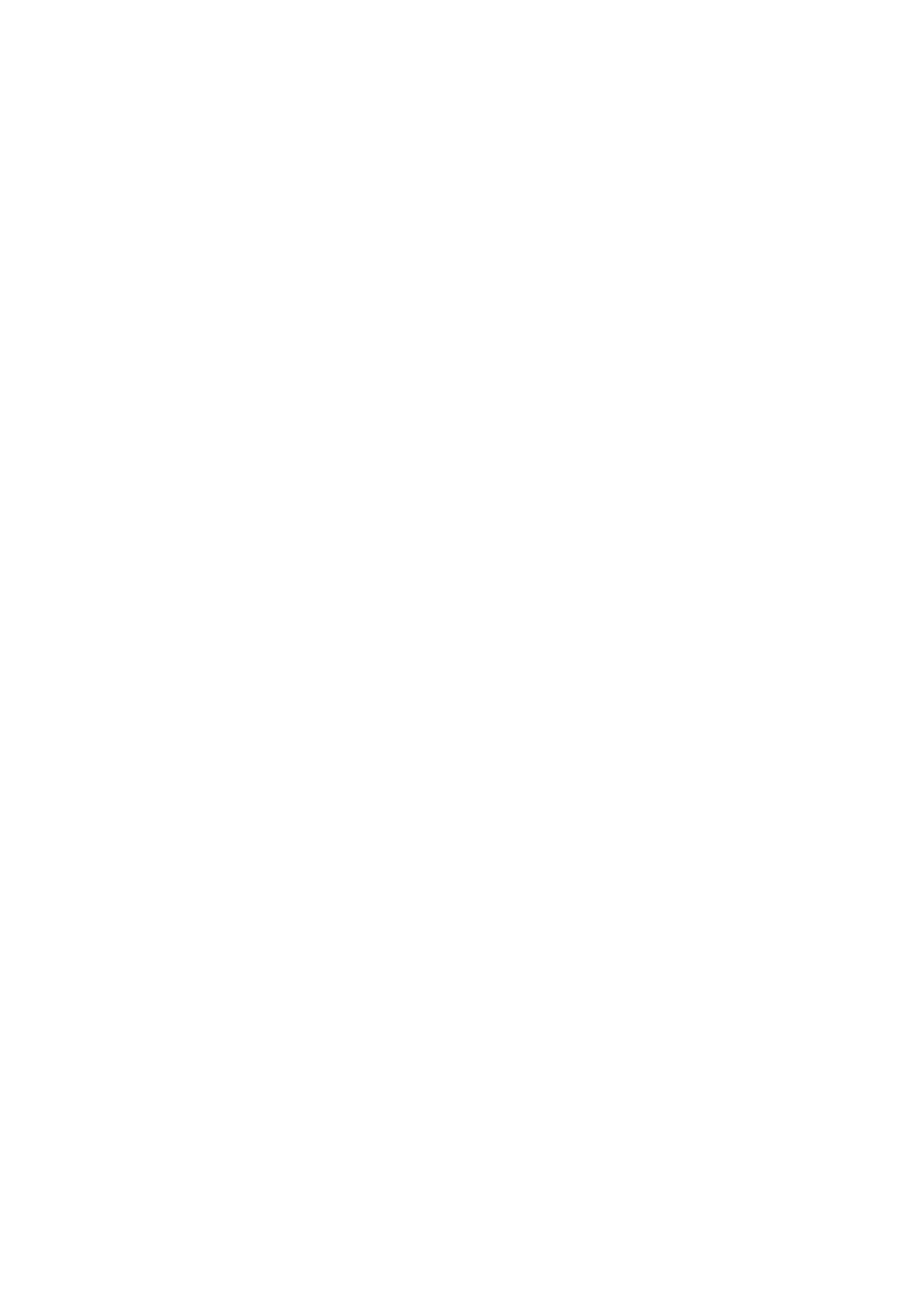**Reprinted under the**  *Reprints Act 1984* **as at 14 March 2008** 

Western Australia

# **Freedom of Information Regulations 1993**

#### **CONTENTS**

| 1.               | Citation                                              |                |
|------------------|-------------------------------------------------------|----------------|
| 2.               | Commencement                                          |                |
| 2A.              | Term used in these regulations                        |                |
| 3.               | General provisions relating to charges                |                |
| $\overline{4}$ . | Application fee (section $12(1)(e)$ )                 | 2              |
| 5.               | Charges (section $16(1)$ )                            | $\overline{2}$ |
| 6.               | Advance deposits (section $18(1)$ and $(4)$ )         | $\overline{2}$ |
| 7.               | Meaning of "suitably qualified person"                |                |
|                  | (section 28)                                          | 2              |
| 8.               | Information or details to be included in a complaint  |                |
|                  | (section $66(1)(d)$ )                                 | 3              |
| 9.               | Prescribed personal details (Schedule 1 clause 3 of   |                |
|                  | the Act)                                              | 3              |
| 10.              | Specified bodies etc. to be regarded as part of other |                |
|                  | agencies                                              | $\overline{4}$ |
|                  | <b>Schedule 1</b>                                     |                |
|                  |                                                       |                |

### **Schedule 2 — Offices and bodies to be regarded as part of other agencies**

| As at 14 Mar 2008 | Version 01-a0-02                                                         | page i |
|-------------------|--------------------------------------------------------------------------|--------|
|                   | Extract from www.slp.wa.gov.au, see that website for further information |        |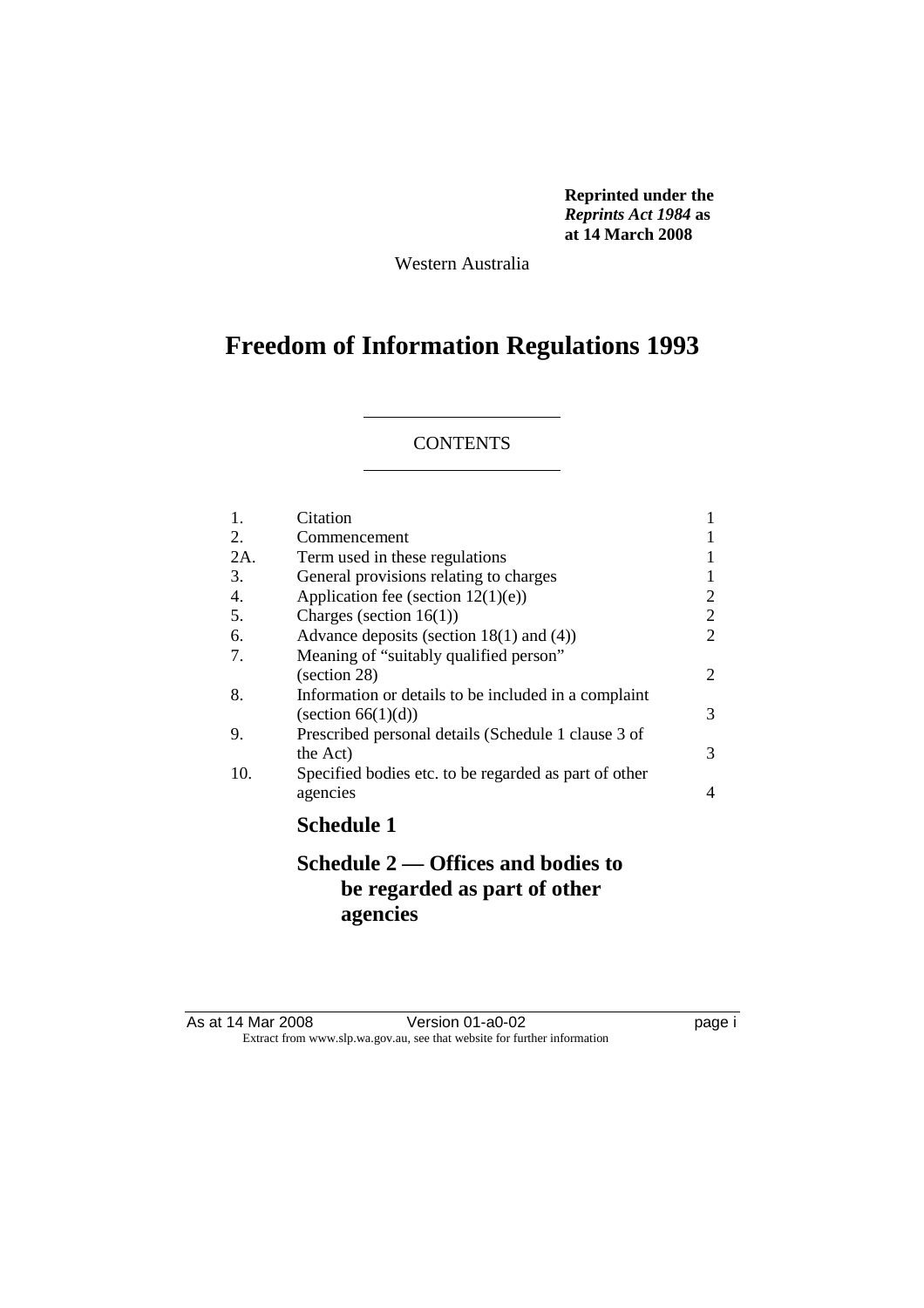**Contents** 

**Notes** Compilation table 19

**Defined Terms**

page ii Version 01-a0-02 As at 14 Mar 2008 Extract from www.slp.wa.gov.au, see that website for further information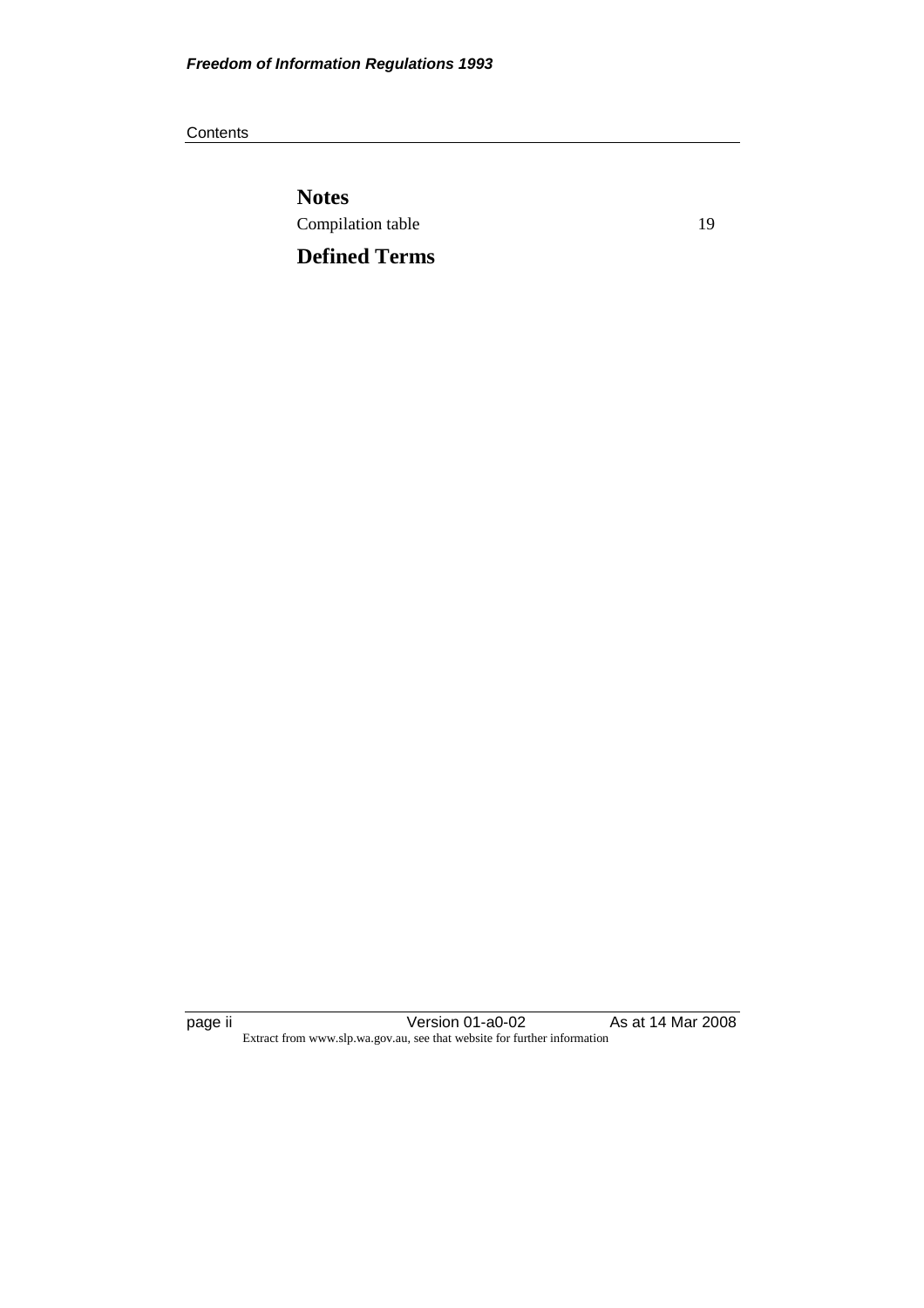

**Reprinted under the**  *Reprints Act 1984* **as at 14 March 2008** 

Western Australia

Freedom of Information Act 1992

# **Freedom of Information Regulations 1993**

#### **1. Citation**

 These regulations may be cited as the *Freedom of Information Regulations 1993*<sup>1</sup>.

#### **2. Commencement**

 These regulations come into operation on the day on which section 10 of the *Freedom of Information Act 1992* comes into operation 1.

#### **2A. Term used in these regulations**

In these regulations —

*non-personal information* means information that is not personal information about the applicant.

 *[Regulation 2A inserted in Gazette 30 Sep 1994 p. 4983.]* 

#### **3. General provisions relating to charges**

For an applicant who is —

 (a) impecunious, in the opinion of the agency to whom the application is made; or

As at 14 Mar 2008 **Version 01-a0-02 Page 1** Extract from www.slp.wa.gov.au, see that website for further information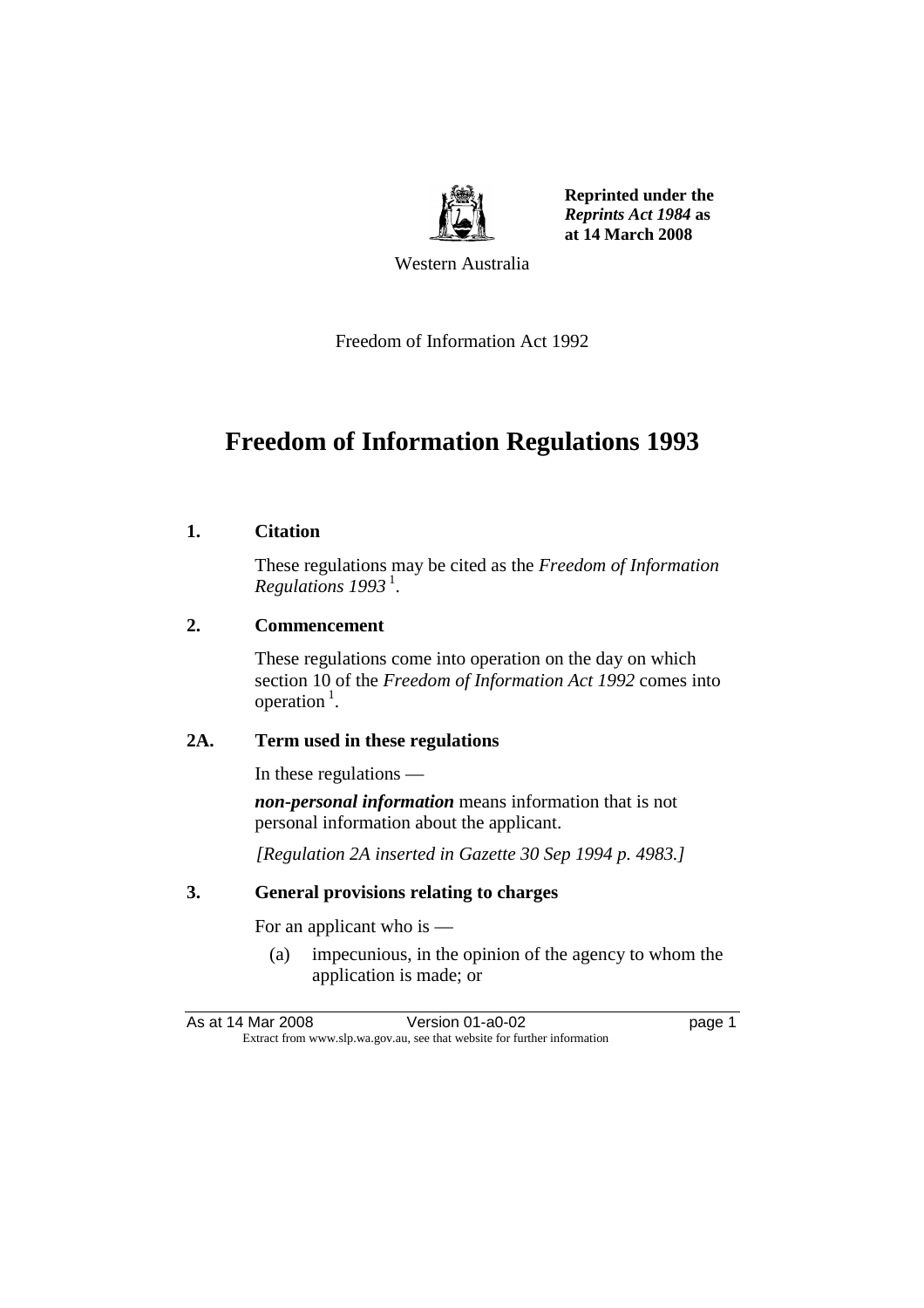(b) the holder of a currently valid pensioner concession card issued on behalf of the Commonwealth to that person, or any other card which may be prescribed as being a pensioner concession card under the *Rates and Charges (Rebates and Deferments) Act 1992*,

the charge payable under regulation 5 is reduced by 25%.

#### **4. Application fee (section 12(1)(e))**

 The fee in column 2 of item 1 of Schedule 1 is prescribed as the application fee payable under section  $12(1)(e)$  of the Act, for an application for non-personal information.

 *[Regulation 4 amended in Gazette 12 Nov 1993 p. 6202; 30 Sep 1994 p. 4983.]* 

#### **5. Charges (section 16(1))**

 The charges set out in column 2 of item 2 of Schedule 1 are prescribed as payable under section 16(1) of the Act for the purposes set out opposite those charges in column 1 of that item.

 *[Regulation 5 amended in Gazette 30 Sep 1994 p. 4983.]* 

#### **6. Advance deposits (section 18(1) and (4))**

 The amount or rate set out in column 2 of item 3 of Schedule 1 is prescribed as the amount or rate of an advanced deposit which may be payable under section 18 of the Act in the circumstances set out opposite those amounts or rates in column 1 of that item.

 *[Regulation 6 amended in Gazette 30 Sep 1994 p. 4983.]* 

#### **7. Meaning of "suitably qualified person" (section 28)**

For the purposes of section 28 of the Act —

*suitably qualified person* means a medical practitioner within the meaning of the *Medical Act 1894*.

page 2 Version 01-a0-02 As at 14 Mar 2008 Extract from www.slp.wa.gov.au, see that website for further information

**r. 4**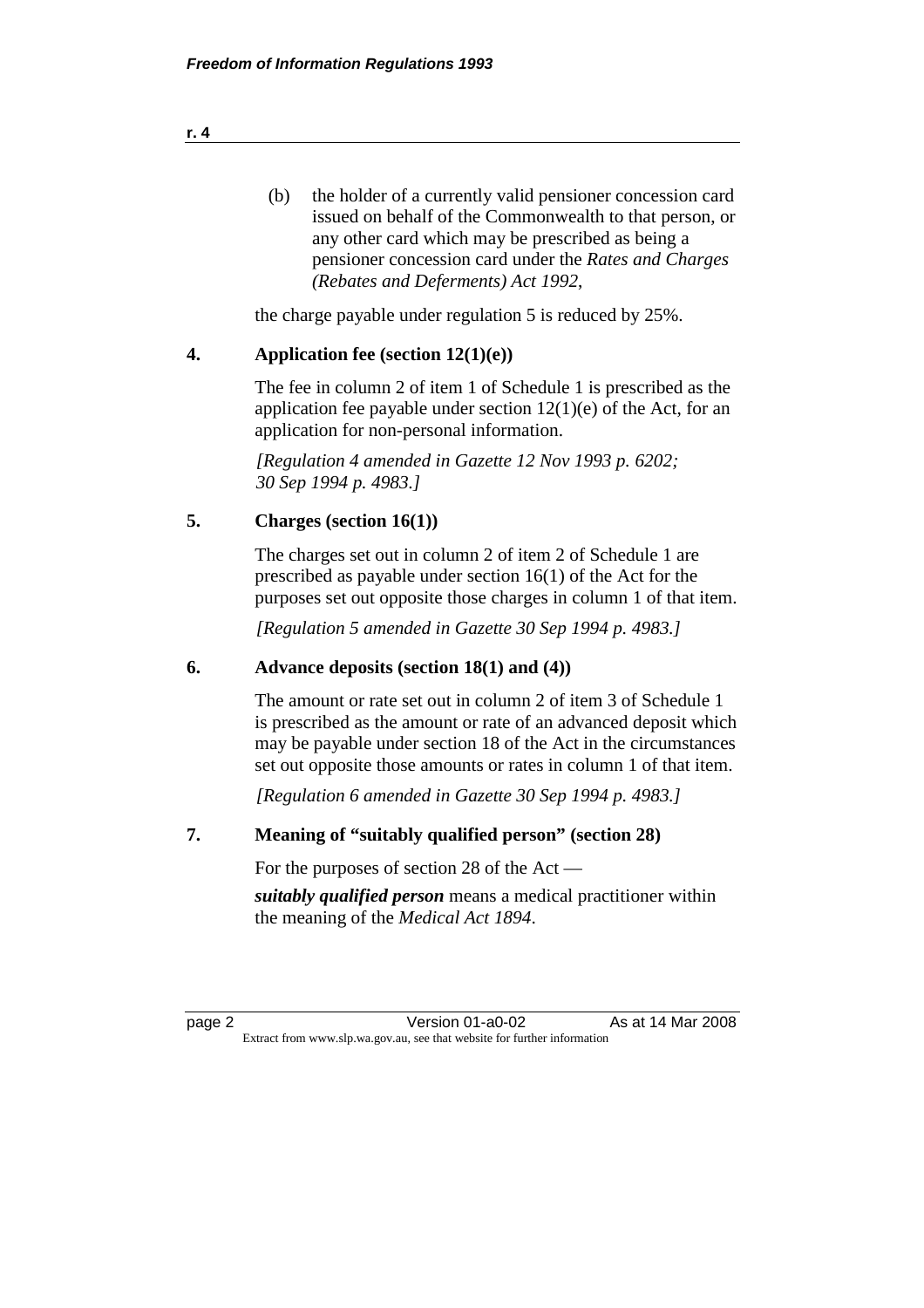#### **8. Information or details to be included in a complaint (section 66(1)(d))**

For the purposes of section  $66(1)(d)$  of the Act, a complaint made against an agency's decision under section 65(1) of the Act is to be accompanied by a copy of the agency's notice of it's decision, unless the decision complained of is the result of the non-receipt of a decision under section 13(2) of the Act.

#### **9. Prescribed personal details (Schedule 1 clause 3 of the Act)**

- (1) In relation to a person who is or has been an officer of an agency, details of —
	- (a) the person's name;
	- (b) any qualifications held by the person relevant to the person's position in the agency;
	- (c) the position held by the person in the agency;
	- (d) the functions and duties of the person, as described in any job description document for the position held by the person; or
	- (e) anything done by the person in the course of performing or purporting to perform the person's functions or duties as an officer as described in any job description document for the position held by the person,

 are prescribed details for the purposes of Schedule 1, clause 3(3) of the Act.

- (2) In relation to a person who performs or has performed services for an agency under a contract for services, details of —
	- (a) the person's name;
	- (b) any qualifications held by the person relevant to the person's position or the services provided or to be provided pursuant to the contract;
	- (c) the title of the position set out in the contract;

As at 14 Mar 2008 **Version 01-a0-02 page 3** Extract from www.slp.wa.gov.au, see that website for further information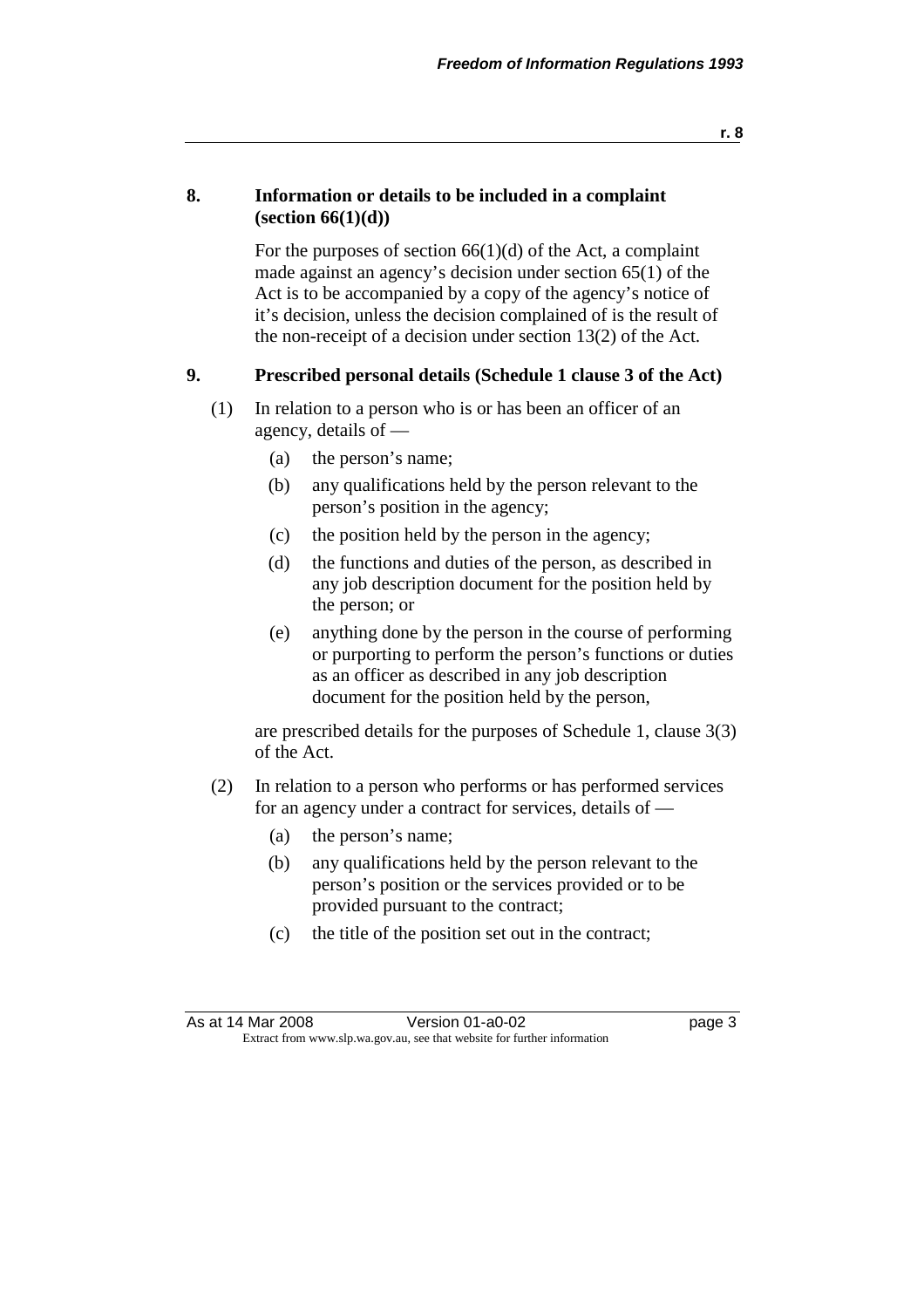- (d) the nature of services to be provided and described in the contract;
- (e) the functions and duties of the position or the details of the services to be provided under the contract, as described in the contract or otherwise conveyed to the person pursuant to the contract; or
- (f) anything done by the person in the course of performing or purporting to perform the person's functions or duties or services, as described in the contract or otherwise conveyed to the person pursuant to the contract,

 are prescribed details for the purposes of Schedule 1, clause 3(4) of the Act.

 *[Regulation 9 inserted in Gazette 30 Sep 1994 p. 4983-84.]* 

#### **10. Specified bodies etc. to be regarded as part of other agencies**

 Under Schedule 2, clause 2(4) of the Act, it is declared that the office or body set out in column 2 of Schedule 2 to these regulations is not to be regarded as a separate agency, but is to be regarded as a part of the agency set out opposite that office or body in column 1 of Schedule 2 to these regulations.

 *[Regulation 10 inserted in Gazette 30 Sep 1994 p. 4984.]* 

**r. 10**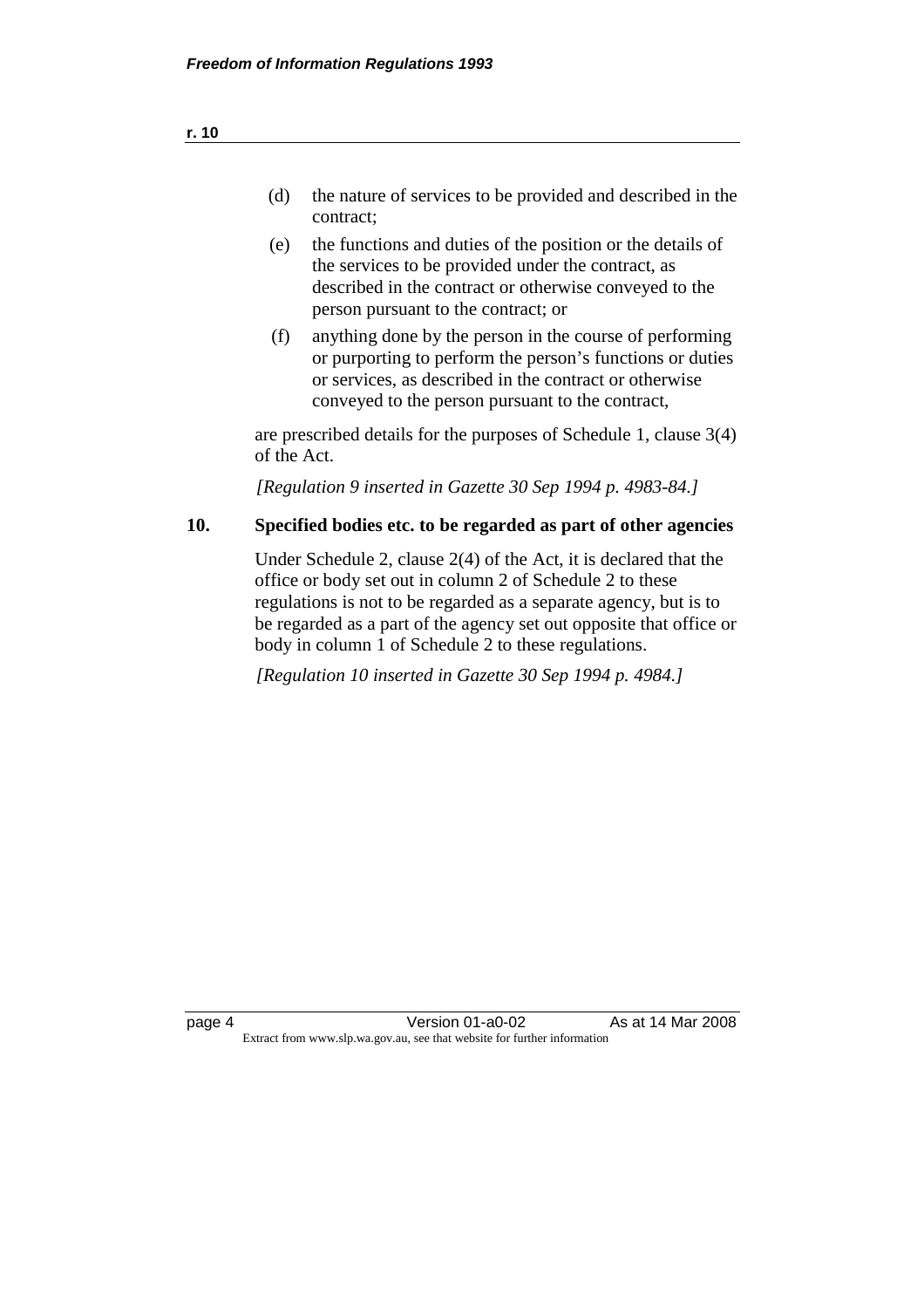### **Schedule 1**

 *[Heading amended in Gazette 30 Sep 1994 p. 4984.]* 

| [regulation 4, 5 and 6] |  |  |  |
|-------------------------|--|--|--|
|-------------------------|--|--|--|

|                | <b>Column 2</b><br><b>Column 1</b> |                                                                                                                                                                                                         |                    |
|----------------|------------------------------------|---------------------------------------------------------------------------------------------------------------------------------------------------------------------------------------------------------|--------------------|
| 1.             |                                    | <b>Type of Fee</b>                                                                                                                                                                                      | \$                 |
|                |                                    | Application fee under section $12(1)(e)$ of the Act (for an                                                                                                                                             | 30                 |
| $\mathbf{2}$ . |                                    | <b>Type of Charge</b>                                                                                                                                                                                   | \$                 |
|                | (a)                                | Charge for time taken by staff dealing with the<br>application (per hour, or <i>pro rata</i> for a part of an                                                                                           | 30                 |
|                | (b)                                | Charge for access time supervised by staff (per<br>plus the actual additional cost to the agency<br>of any special arrangements (eg. hire of<br>facilities or equipment).                               | 30                 |
|                | (c)                                | Charges for photocopying —<br>per hour, or <i>pro rata</i> for a part of an hour of<br>(i)<br>and                                                                                                       | 30                 |
|                | (d)                                | (ii)<br>Charge for time taken by staff transcribing<br>information from a tape or other device (per hour,                                                                                               | 0.20<br>30         |
|                | (e)                                | Charge for duplicating a tape, film or computer                                                                                                                                                         | <b>Actual Cost</b> |
|                | (f)                                | Charge for delivery, packaging and postage                                                                                                                                                              | <b>Actual Cost</b> |
| 3.             | <b>Advance Deposits</b>            |                                                                                                                                                                                                         |                    |
|                | (a)                                | Advance deposit which may be required by an<br>agency under section $18(1)$ of the Act, expressed<br>as a percentage of the estimated charges which<br>will be payable in excess of the application fee | 25%                |

As at 14 Mar 2008 Version 01-a0-02 page 5 Extract from www.slp.wa.gov.au, see that website for further information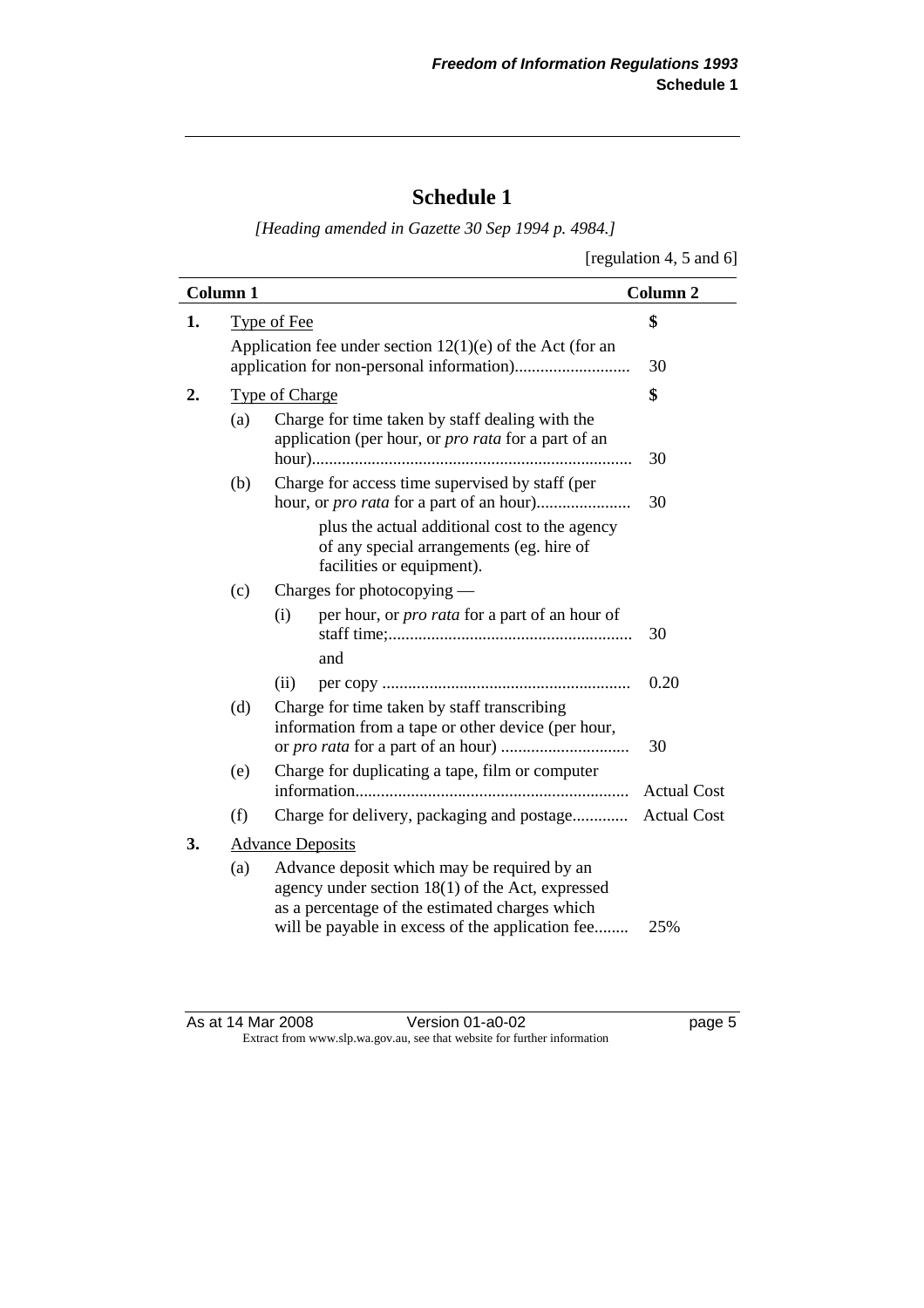|                                                | Column <sub>2</sub> |
|------------------------------------------------|---------------------|
| Further advance deposit which may be required  |                     |
| by an agency under section $18(4)$ of the Act, |                     |
| expressed as a percentage of the estimated     |                     |
| charges which will be payable in excess of the |                     |
|                                                | 75%                 |
|                                                |                     |

 *[Schedule 1, formerly Schedule, amended in Gazette 12 Nov 1993 p. 6202; 30 Sep 1994 p. 4984.]* 

page 6 **Version 01-a0-02** As at 14 Mar 2008 Extract from www.slp.wa.gov.au, see that website for further information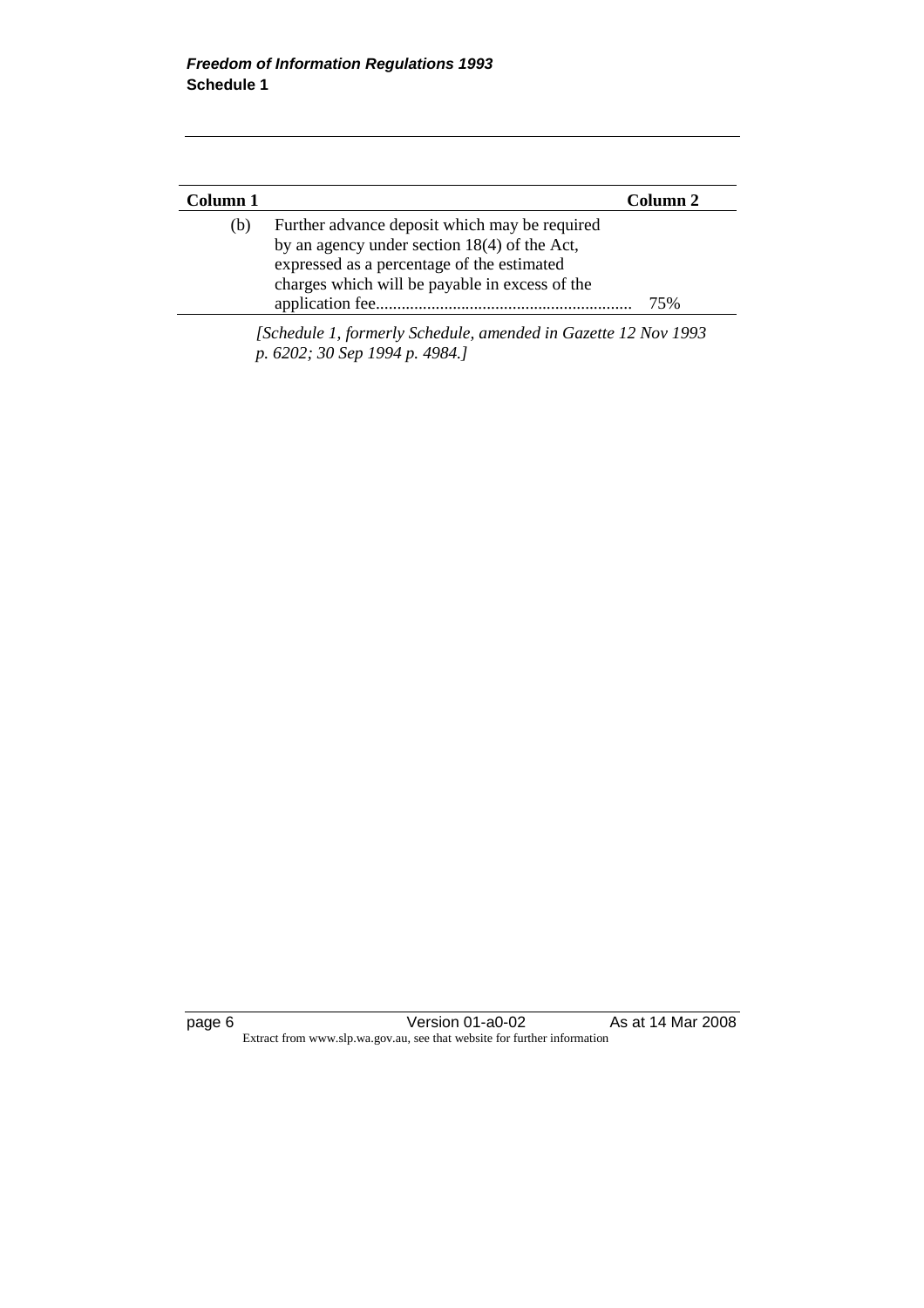## **Schedule 2 — Offices and bodies to be regarded as part of other agencies**

[r. 10]

| Column 1                                  | Column <sub>2</sub>                                                  |
|-------------------------------------------|----------------------------------------------------------------------|
| <b>Agency</b>                             | Office or body                                                       |
| Department for<br><b>Child Protection</b> | <b>Adoption Applications Committee</b>                               |
|                                           | <b>Case Review Panel</b>                                             |
| Department for                            | Care for Children and Young People Advisory Committee                |
| Communities                               | Office for Children and Youth                                        |
|                                           | <b>Office of Multicultural Interests</b>                             |
|                                           | Office for Seniors Interests and Volunteering                        |
|                                           | Office for Women's Policy                                            |
| Department for                            | <b>Araluen Botanic Park Board</b>                                    |
| Planning and                              | Government Domain Reserve Board                                      |
| Infrastructure                            | <b>Pastoral Lands Board</b>                                          |
|                                           | Swan Valley Planning Committee                                       |
|                                           | WA Bicycle Committee (WABC)                                          |
|                                           | Walking WA Committee                                                 |
|                                           | Western Australian Coastal Shipping Commission (Stateships)          |
|                                           | Western Australian Marine Act Manning Committee                      |
|                                           | Western Australian Mercantile Marine Disciplinary Appeal<br>Tribunal |
|                                           | Western Australian Planning Commission                               |
| Department of                             | <b>Agricultural Practices Board</b>                                  |
| Agriculture and                           | <b>Agricultural Produce Commission</b>                               |
| Food                                      | Agriculture Protection Board of Western Australia                    |
|                                           | <b>Albany Zone Control Authority</b>                                 |
|                                           | <b>Artificial Breeding Board</b>                                     |
|                                           | <b>Ashburton Land Conservation District Committee</b>                |
|                                           | <b>Beverley Land Conservation District Committee</b>                 |
|                                           | <b>Binnu Land Conservation District Committee</b>                    |
|                                           | Boyup Brook Land Conservation District Committee                     |

#### *[Heading inserted in Gazette 28 Dec 2007 p. 6415.]*

As at 14 Mar 2008 **Version 01-a0-02 Page 7 page 7** Extract from www.slp.wa.gov.au, see that website for further information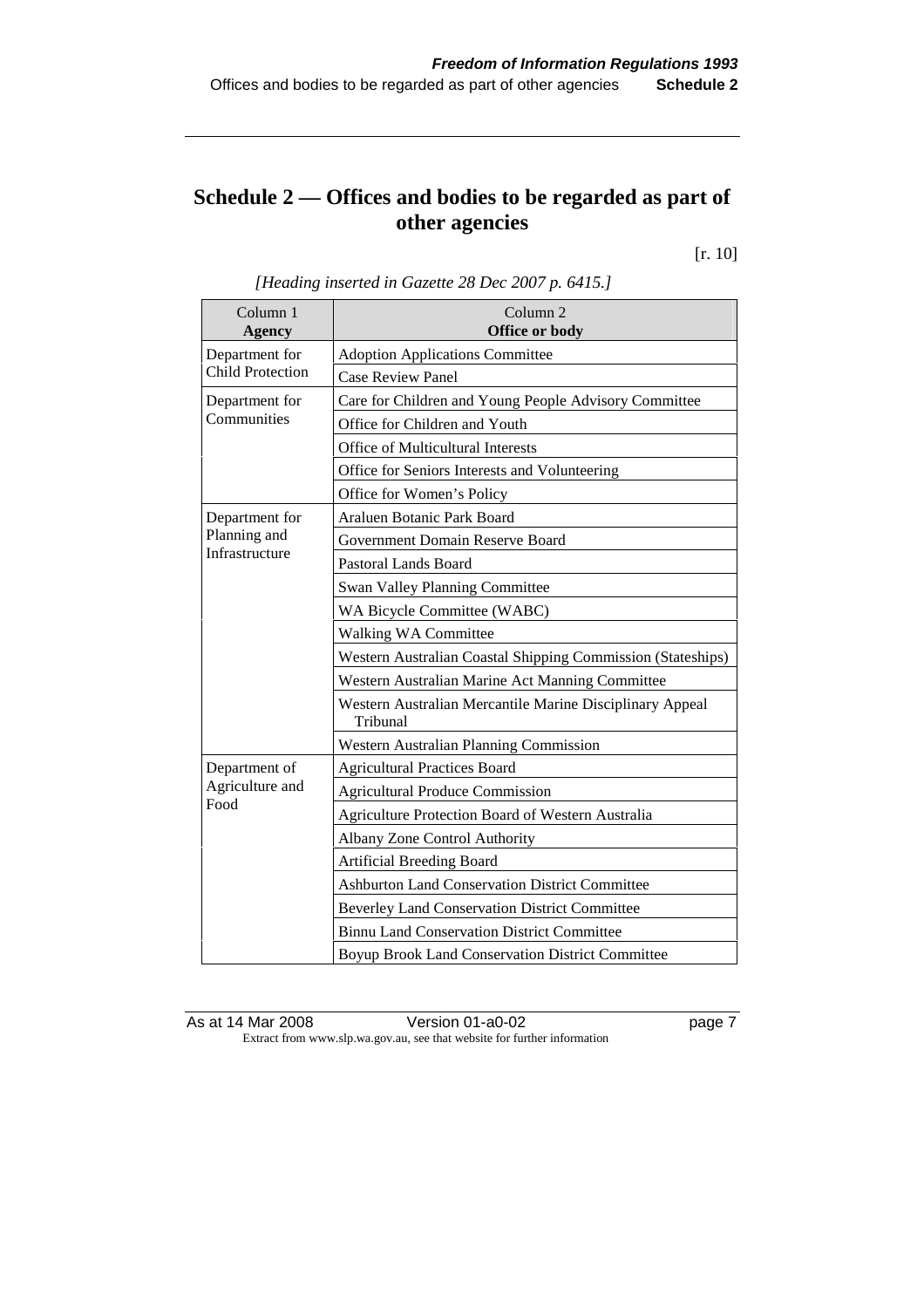| Column 1<br><b>Agency</b> | Column 2<br>Office or body                                           |
|---------------------------|----------------------------------------------------------------------|
|                           | Bridgetown - Greenbushes Land Conservation District<br>Committee     |
|                           | <b>Brookton Land Conservation District Committee</b>                 |
|                           | <b>Broome Land Conservation District Committee</b>                   |
|                           | <b>Broomehill Land Conservation District Committee</b>               |
|                           | <b>Bruce Rock Land Conservation District Committee</b>               |
|                           | <b>Bunbury Zone Control Authority</b>                                |
|                           | Buntine West Wubin Land Conservation District Committee              |
|                           | Burakin - Bunketch Land Conservation District Committee              |
|                           | Cadoux/Manmanning Land Conservation District Committee               |
|                           | Capel Land Conservation District Committee                           |
|                           | Carlecatup Land Conservation District Committee                      |
|                           | <b>Carnamah Land Conservation District Committee</b>                 |
|                           | <b>Carnarvon Land Conservation District Committee</b>                |
|                           | Carnarvon Zone Control Authority                                     |
|                           | Cattle Industry Compensation Act Research Fund Advisory<br>Committee |
|                           | Chapman Valley Land Conservation District Committee                  |
|                           | <b>Chicken Meat Industry Committee</b>                               |
|                           | Chittering Valley Land Conservation District Committee               |
|                           | <b>Collie Land Conservation District Committee</b>                   |
|                           | Coolup Land Conservation District Committee                          |
|                           | <b>Cuballing Land Conservation District Committee</b>                |
|                           | <b>Cue Land Conservation District Committee</b>                      |
|                           | <b>Cunderdin Land Conservation District Committee</b>                |
|                           | Dardanup Land Conservation District Committee                        |
|                           | Denmark Land Conservation District Committee                         |
|                           | Dowerin Land Conservation District Committee                         |
|                           | Dumbleyung Land Conservation District Committee                      |
|                           | East Ballidu Land Conservation District Committee                    |
|                           | East Gillingarra Land Conservation District Committee                |
|                           | <b>East Pilbara Land Conservation District Committee</b>             |
|                           | East Yornaning Land Conservation District Committee                  |

page 8 Version 01-a0-02 As at 14 Mar 2008 Extract from www.slp.wa.gov.au, see that website for further information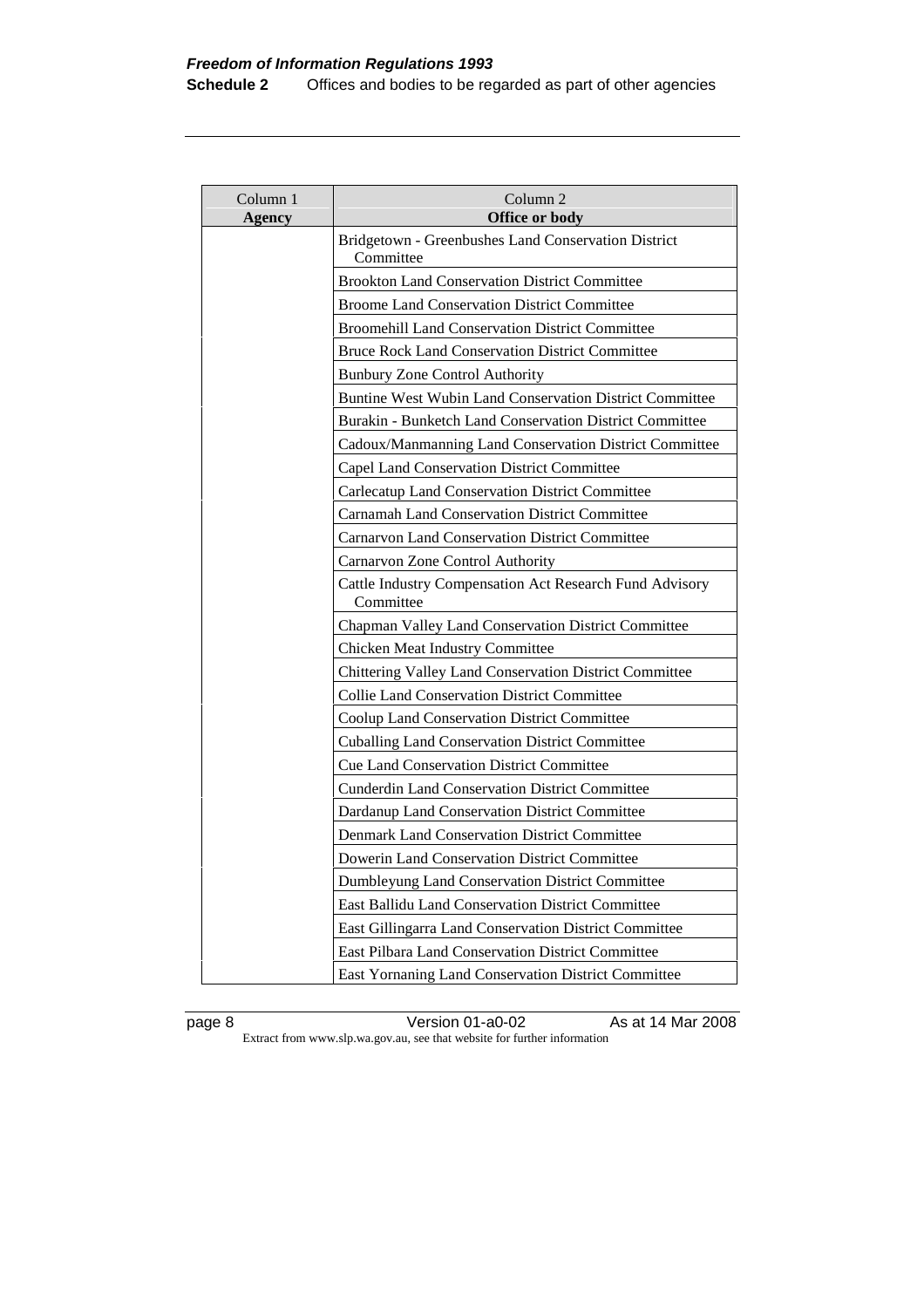| Column 1<br><b>Agency</b> | Column <sub>2</sub><br>Office or body                                  |
|---------------------------|------------------------------------------------------------------------|
|                           | <b>Esperance Land Conservation District Committee</b>                  |
|                           | <b>Esperance Zone Control Authority</b>                                |
|                           | <b>Frankland Below Gordon Land Conservation District</b><br>Committee  |
|                           | Fruit Growing Industry Trust Fund Committee                            |
|                           | Gascoyne Ashburton Head Waters Land Conservation District<br>Committee |
|                           | Gascoyne/Wooramel Land Conservation District Committee                 |
|                           | Geraldton Zone Control Authority                                       |
|                           | <b>Gingin Land Conservation District Committee</b>                     |
|                           | Gnowangerup Land Conservation District Committee                       |
|                           | <b>Goomalling Land Conservation District Committee</b>                 |
|                           | Grain Licensing Authority                                              |
|                           | Halls Creek - East Kimberley Land Conservation District<br>Committee   |
|                           | Hay River Land Conservation District Committee                         |
|                           | <b>Irwin Land Conservation District Committee</b>                      |
|                           | Jerramungup Land Conservation District Committee                       |
|                           | Jerramungup Zone Control Authority                                     |
|                           | Kalannie/Goodlands Land Conservation District Committee                |
|                           | Kalgan Land Conservation District Committee                            |
|                           | Kalgoorlie Land Conservation District Committee                        |
|                           | Kalgoorlie Zone Control Authority                                      |
|                           | Katanning Land Conservation District Committee                         |
|                           | Katanning Zone Control Authority                                       |
|                           | <b>Kellerberrin Land Conservation District Committee</b>               |
|                           | Kent River Land Conservation District Committee                        |
|                           | Kimberley Zone Control Authority                                       |
|                           | Kojonup Land Conservation District Committee                           |
|                           | Koorda Land Conservation District Committee                            |
|                           | Kulin Land Conservation District Committee                             |
|                           | Lake Grace Zone Control Authority                                      |
|                           | Lower Blackwood Land Conservation District Committee                   |

As at 14 Mar 2008 Version 01-a0-02 page 9 Extract from www.slp.wa.gov.au, see that website for further information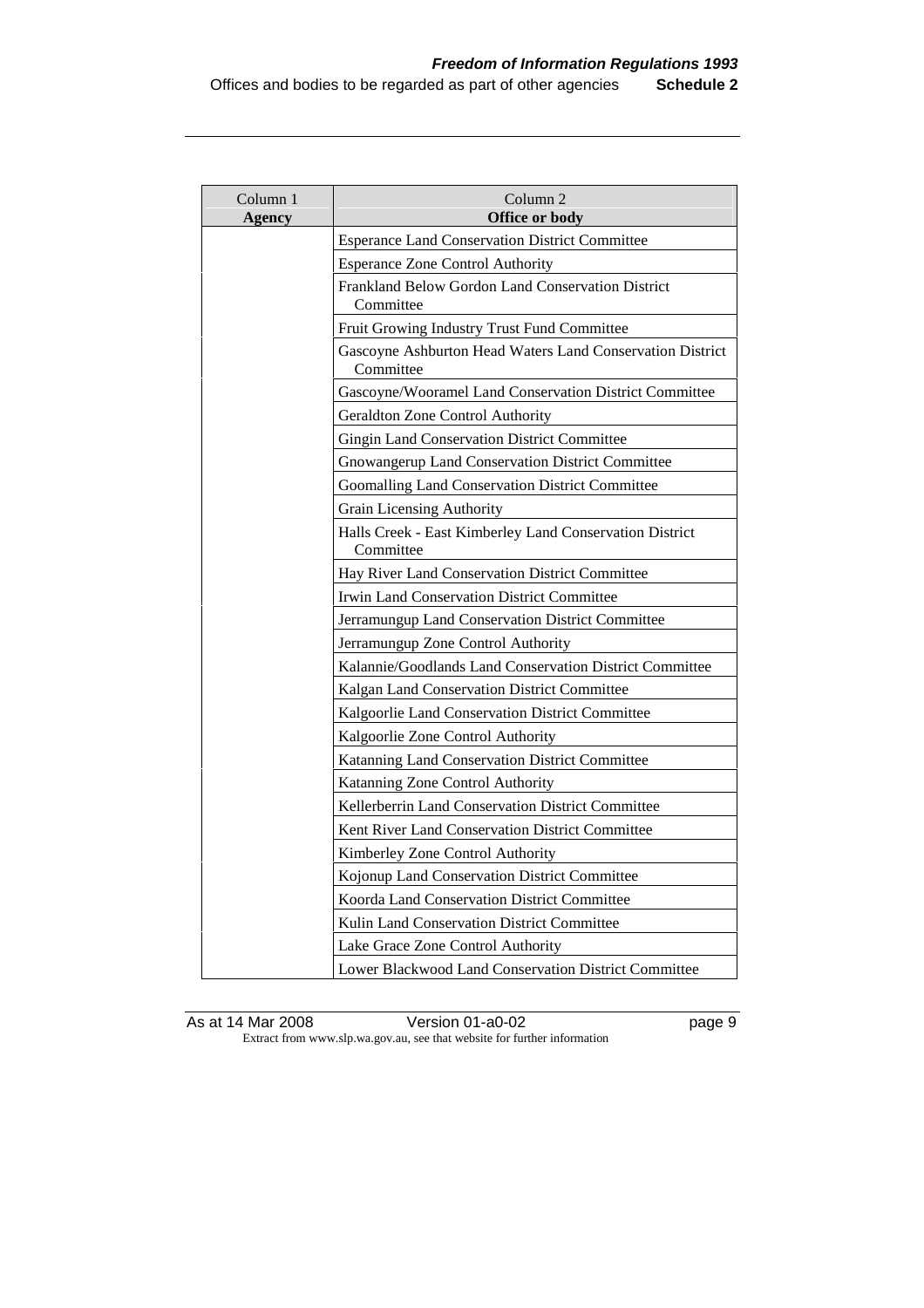| Column 1<br><b>Agency</b> | Column 2<br>Office or body                                       |
|---------------------------|------------------------------------------------------------------|
|                           | <b>Lyndon Land Conservation District Committee</b>               |
|                           | Manjimup Land Conservation District Committee                    |
|                           | Manjimup Zone Control Authority                                  |
|                           | Manypeaks Land Conservation District Committee                   |
|                           | <b>Meekatharra Land Conservation District Committee</b>          |
|                           | Meekatharra Zone Control Authority                               |
|                           | <b>Merredin Land Conservation District Committee</b>             |
|                           | Merredin Zone Control Authority                                  |
|                           | Midland Zone Control Authority                                   |
|                           | Miling Land Conservation District Committee                      |
|                           | Mingenew Land Conservation District Committee                    |
|                           | Minyulo/Dandaragan Land Conservation District Committee          |
|                           | Mobrup Land Conservation District Committee                      |
|                           | Mogumber Land Conservation District Committee                    |
|                           | Moora Zone Control Authority                                     |
|                           | <b>Morawa Land Conservation District Committee</b>               |
|                           | Mount Magnet Land Conservation District Committee                |
|                           | Mount Marshall Land Conservation District Committee              |
|                           | Mukinbudin Land Conservation District Committee                  |
|                           | <b>Mullewa Land Conservation District Committee</b>              |
|                           | Murchison Land Conservation District Committee                   |
|                           | Napier River Land Conservation District Committee                |
|                           | Narembeen Land Conservation District Committee                   |
|                           | Narrogin Land Conservation District Committee                    |
|                           | Narrogin Zone Control Authority                                  |
|                           | Newdegate Land Conservation District Committee                   |
|                           | Ninan Land Conservation District Committee                       |
|                           | North Eastern Goldfields Land Conservation District<br>Committee |
|                           | North Kimberley Land Conservation District Committee             |
|                           | North Stirlings Land Conservation District Committee             |
|                           | <b>Northam Land Conservation District Committee</b>              |
|                           | Northam Zone Control Authority                                   |

page 10 Version 01-a0-02 As at 14 Mar 2008 Extract from www.slp.wa.gov.au, see that website for further information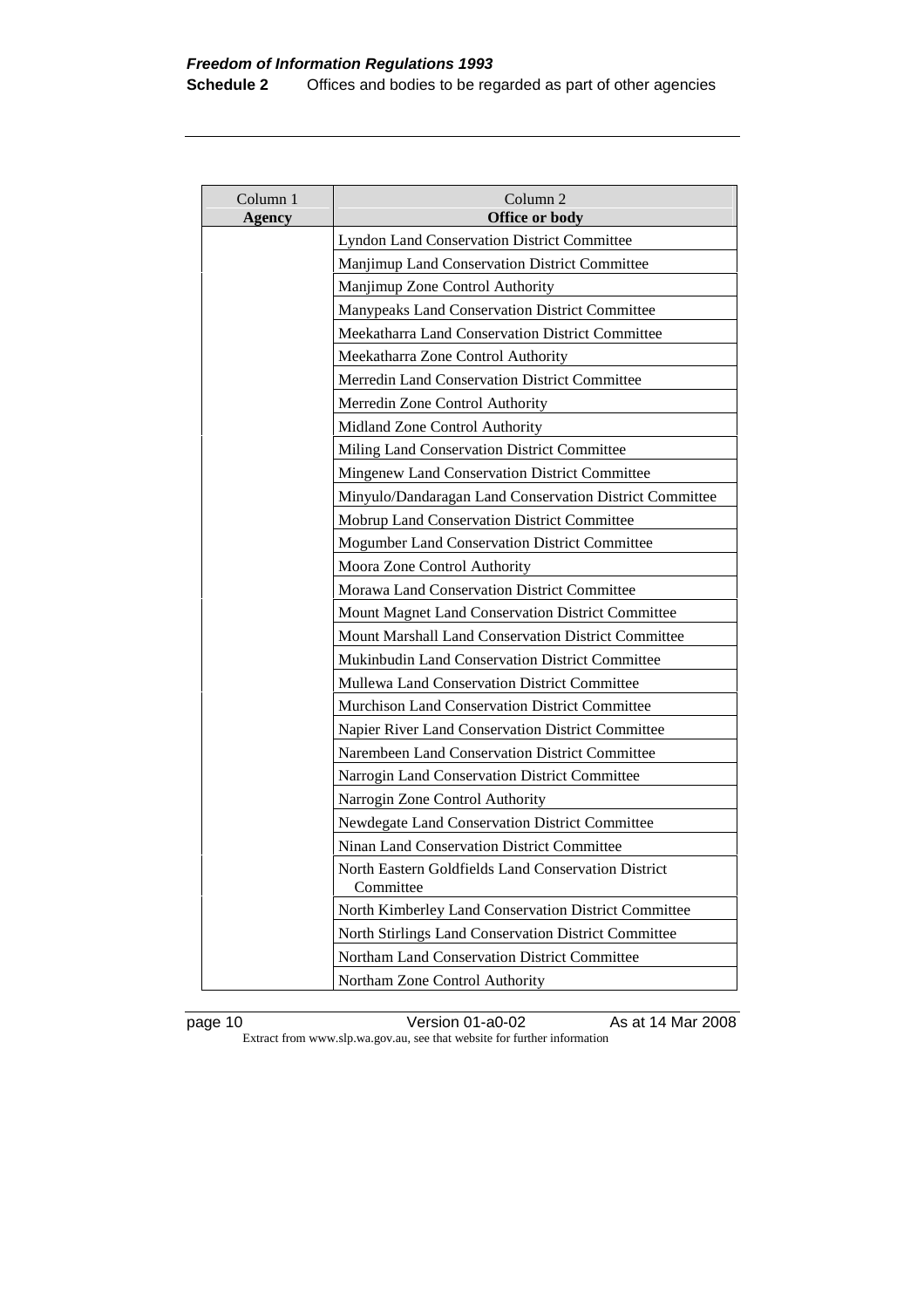| Column 1<br>Agency | Column <sub>2</sub><br>Office or body                            |
|--------------------|------------------------------------------------------------------|
|                    | <b>Nugadong West Land Conservation District Committee</b>        |
|                    | Nullarbor/Eyre Highway Land Conservation District<br>Committee   |
|                    | Nungarin Land Conservation District Committee                    |
|                    | Nyabing/Pingrup Land Conservation District Committee             |
|                    | Perenjori Land Conservation District Committee                   |
|                    | Piawaning - Yerecoin Land Conservation District Committee        |
|                    | Pilbara Zone Control Authority                                   |
|                    | Pingaring Land Conservation District Committee                   |
|                    | <b>Pingelly Land Conservation District Committee</b>             |
|                    | Pithara - Dalwallinu Land Conservation District Committee        |
|                    | Potato Marketing Corporation of Western Australia                |
|                    | Quairading Land Conservation District Committee                  |
|                    | Quairading Soil Conservation District Advisory Committee         |
|                    | Ravensthorpe Land Conservation District Committee                |
|                    | Roebourne - Port Hedland Land Conservation District<br>Committee |
|                    | <b>Rural Business Development Corporation</b>                    |
|                    | <b>Sandstone Land Conservation District Committee</b>            |
|                    | Serpentine/Jarrahdale Land Conservation District Committee       |
|                    | Shark Bay Land Conservation District Committee                   |
|                    | South Mogumber Land Conservation District Committee              |
|                    | <b>Stirling Land Conservation District Committee</b>             |
|                    | <b>Sussex Land Conservation District Committee</b>               |
|                    | Tambellup Land Conservation District Committee                   |
|                    | <b>Tammin Land Conservation District Committee</b>               |
|                    | Three Springs Land Conservation District Committee               |
|                    | Three Springs Zone Control Authority                             |
|                    | Toodyay Land Conservation District Committee                     |
|                    | <b>Trayning Land Conservation District Committee</b>             |
|                    | Tunney Land Conservation District Committee                      |
|                    | <b>Upper Gascoyne Land Conservation Committee</b>                |
|                    | Vasse - Wonnerup Land Conservation District Committee            |

As at 14 Mar 2008 Version 01-a0-02 page 11 Extract from www.slp.wa.gov.au, see that website for further information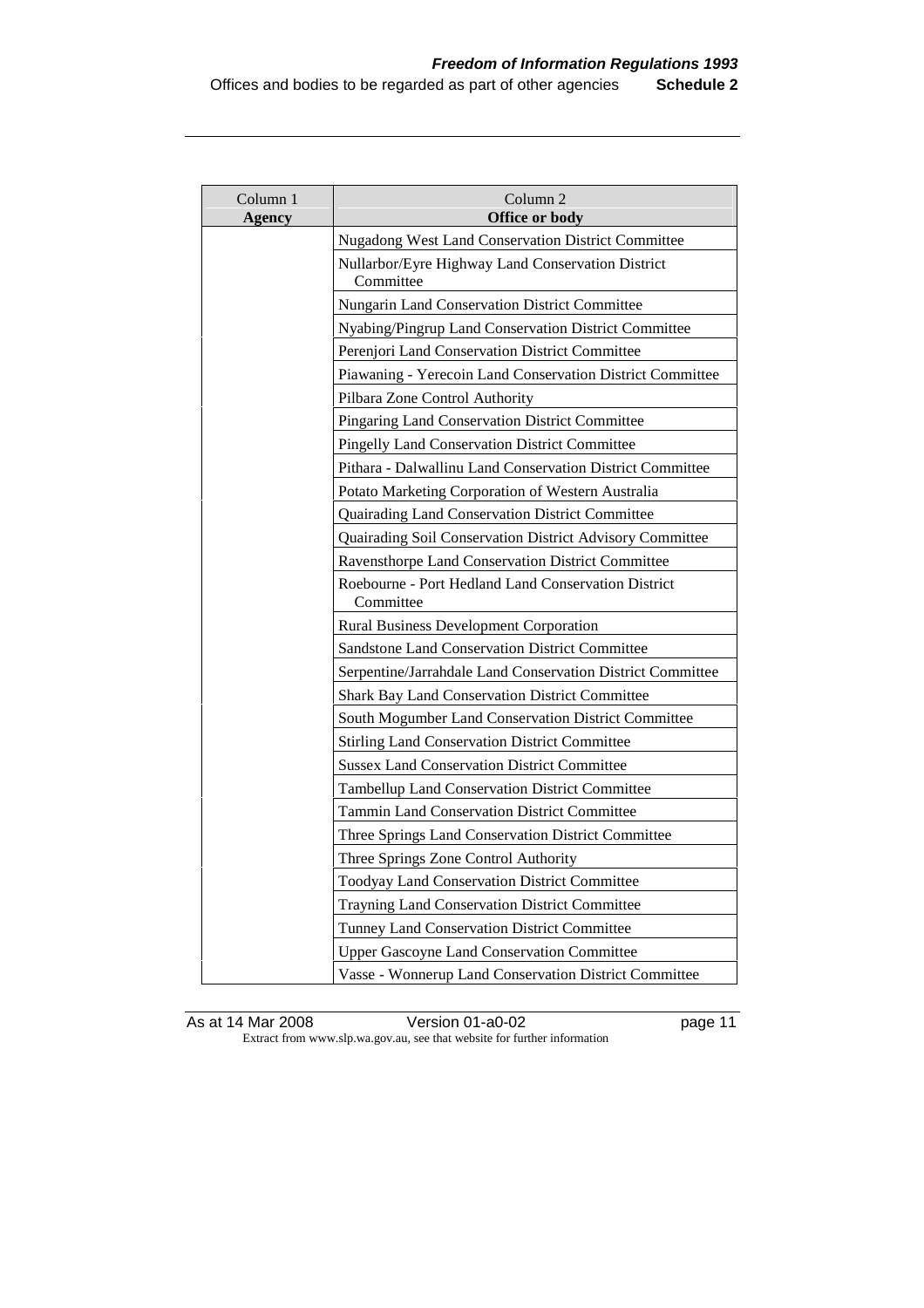| Column 1<br>Agency         | Column 2<br><b>Office or body</b>                                 |
|----------------------------|-------------------------------------------------------------------|
|                            | Veterinary Surgeons Board                                         |
|                            | Waddi Forest Land Conservation District Committee                 |
|                            | <b>Wagin Land Conservation District Committee</b>                 |
|                            | Walpole - Tingledale Land Conservation District Committee         |
|                            | Waroona Zone Control Authority                                    |
|                            | Watheroo - Coomberdale Land Conservation District<br>Committee    |
|                            | <b>Wellesley Land Conservation District Committee</b>             |
|                            | <b>Wellstead Land Conservation District Committee</b>             |
|                            | West Arthur Land Conservation District Committee                  |
|                            | West Ballidu Land Conservation District Committee                 |
|                            | West Kimberley Land Conservation District Committee               |
|                            | West Koojan Gillingarra Land Conservation District<br>Committee   |
|                            | West Maya Land Conservation District Committee                    |
|                            | West Mount Barker Land Conservation District Committee            |
|                            | Western Australian Meat Industry Authority                        |
|                            | <b>Westonia Land Conservation District Committee</b>              |
|                            | Wickepin Land Conservation District Committee                     |
|                            | Wiluna Land Conservation District Committee                       |
|                            | Woodanilling Land Conservation District Committee                 |
|                            | <b>Wooroloo Land Conservation Committee</b>                       |
|                            | <b>Wyalkatchem Land Conservation District Committee</b>           |
|                            | Yalgoo Land Conservation District Committee                       |
|                            | <b>Yallingup Land Conservation District Committee</b>             |
|                            | Yilgarn Land Conservation District Committee                      |
|                            | <b>York Land Conservation District Committee</b>                  |
| Department of              | Board of Examiners (Coal Mining)                                  |
| Consumer and<br>Employment | Board of Examiners (Mine Managers and Underground<br>Supervisors) |
| Protection                 | Board of Examiners (Quarry Managers)                              |
|                            | Charitable Collections Advisory Committee                         |
|                            | Coal Industry Tribunal of Western Australia                       |

page 12 Version 01-a0-02 As at 14 Mar 2008 Extract from www.slp.wa.gov.au, see that website for further information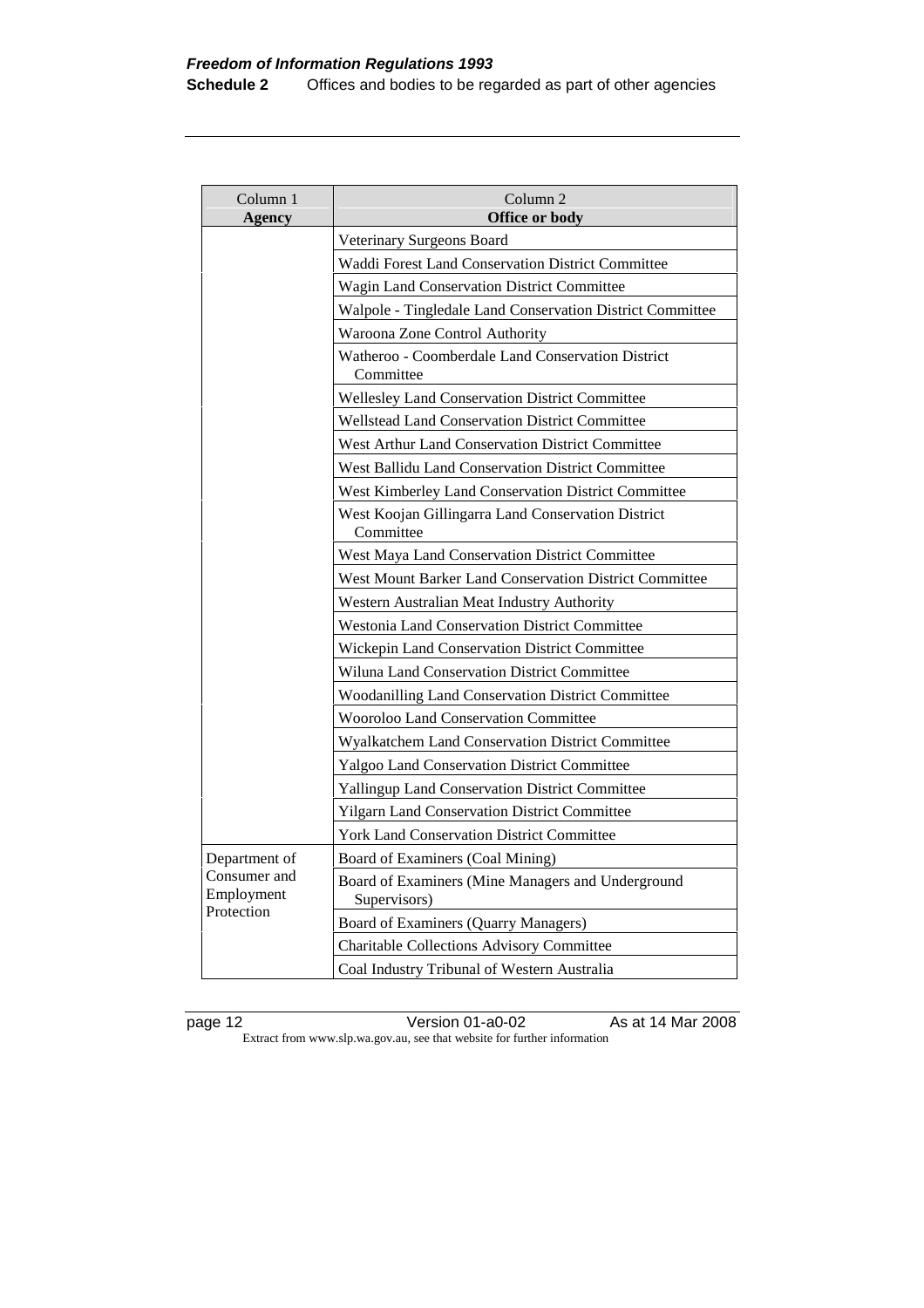| Column 1<br><b>Agency</b>                   | Column <sub>2</sub><br>Office or body                           |
|---------------------------------------------|-----------------------------------------------------------------|
|                                             | Commission for Occupational Safety and Health                   |
|                                             | <b>Consumer Products Safety Committee</b>                       |
|                                             | <b>Electrical Licensing Board</b>                               |
|                                             | Land Valuers Licensing Board                                    |
|                                             | Mines Survey Board                                              |
|                                             | Mining Industry Advisory Committee                              |
|                                             | Motor Vehicle Industry Board                                    |
|                                             | <b>Plumbers Licensing Board</b>                                 |
|                                             | Retail Shops Advisory Committee                                 |
|                                             | WorkSafe                                                        |
| Department of<br><b>Corrective Services</b> | Prison Officers Appeal Tribunal                                 |
| Department of                               | Art Gallery Board of Western Australia                          |
| Culture and the                             | <b>Art Gallery Foundation</b>                                   |
| Arts                                        | Art Gallery of Western Australia                                |
|                                             | ArtsWA Peer Assessment Panel - Designer Fashion                 |
|                                             | ArtsWA Peer Assessment Panels - Arts Development                |
|                                             | ArtsWA Peer Assessment Panels - Contemporary Music              |
|                                             | ArtsWA Peer Assessment Panels - Indigenous Arts                 |
|                                             | ArtsWA Peer Assessment Panels - Young People and the Arts       |
|                                             | Community Cultural and Arts Facilities Fund Assessment<br>Panel |
|                                             | Library Board of Western Australia                              |
|                                             | <b>Perth Theatre Trust</b>                                      |
|                                             | Perth Theatre Trust Board                                       |
|                                             | <b>Screen West</b>                                              |
|                                             | Screen West Board                                               |
|                                             | State Library of Western Australia                              |
|                                             | State Records Advisory Committee (SRAC)                         |
|                                             | <b>State Records Commission</b>                                 |
|                                             | <b>State Records Office</b>                                     |
|                                             | <b>Swan Bells Foundation</b>                                    |
|                                             | Western Australian Museum                                       |

As at 14 Mar 2008 Version 01-a0-02 page 13 Extract from www.slp.wa.gov.au, see that website for further information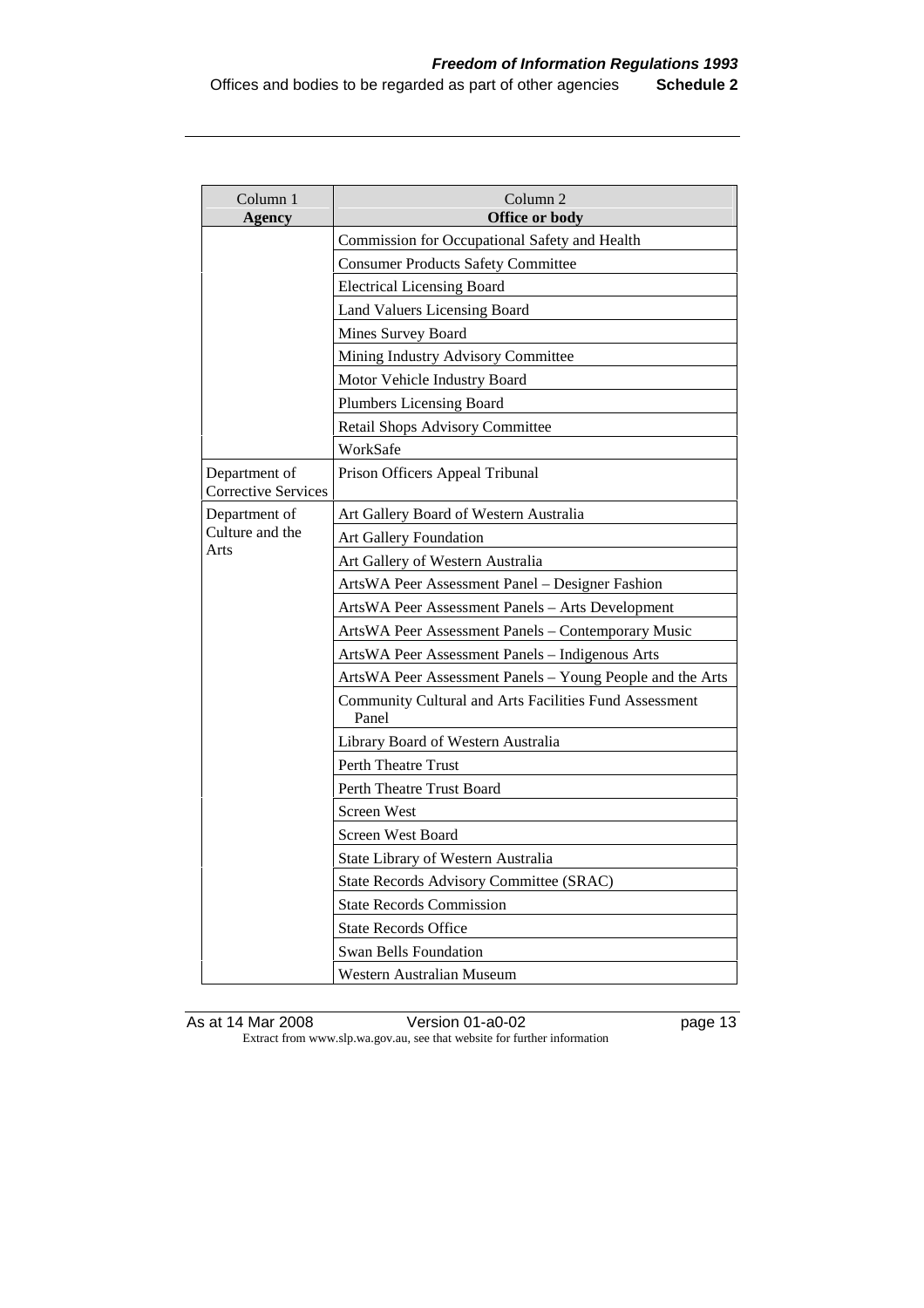| Column 1<br><b>Agency</b>        | Column <sub>2</sub><br>Office or body                    |
|----------------------------------|----------------------------------------------------------|
|                                  | Western Australian Museum Board                          |
|                                  | Western Australian Museum Foundation                     |
| Department of                    | Aboriginal Education and Training Council                |
| <b>Education</b> and             | Country High Schools Hostels Authority                   |
| Training                         | Division of Industrial Training                          |
|                                  | Non-Government Schools Planning Advisory Committee       |
|                                  | <b>Public Education Endowment Trust (PEET)</b>           |
|                                  | Rural and Remote Education Advisory Council              |
|                                  | <b>State Training Board</b>                              |
|                                  | <b>Training Accreditation Council</b>                    |
|                                  | Western Australian Higher Education Council              |
| Department of<br>Environment and | Cockburn Sound Management Council                        |
|                                  | <b>Conservation Commission of Western Australia</b>      |
| Conservation                     | <b>Contaminated Sites Committee</b>                      |
|                                  | <b>Environmental Protection Authority</b>                |
|                                  | Keep Australia Beautiful Council                         |
|                                  | Marine Parks and Reserves Authority                      |
|                                  | Marine Parks and Reserves Scientific Committee           |
|                                  | Office of the Appeals Convenor                           |
|                                  | <b>Swan River Trust</b>                                  |
|                                  | Waste Management (WA)                                    |
|                                  | Waste Management Board                                   |
| Department of                    | Abrolhos Islands Management Advisory Committee           |
| <b>Fisheries</b>                 | <b>Aquaculture Development Council</b>                   |
|                                  | Pearling Industry Advisory Committee                     |
|                                  | <b>Recreational Fishing Advisory Committee</b>           |
|                                  | Rock Lobster Industry Advisory Committee                 |
| Department of                    | <b>Aged Care Advisory Panel</b>                          |
| Health                           | Anaesthetic Morality Committee                           |
|                                  | <b>Dental Charges Committee</b>                          |
|                                  | Dental Prosthetists Advisory Committee                   |
|                                  | Fluoridation of Public Water Supplies Advisory Committee |

page 14 Version 01-a0-02 As at 14 Mar 2008 Extract from www.slp.wa.gov.au, see that website for further information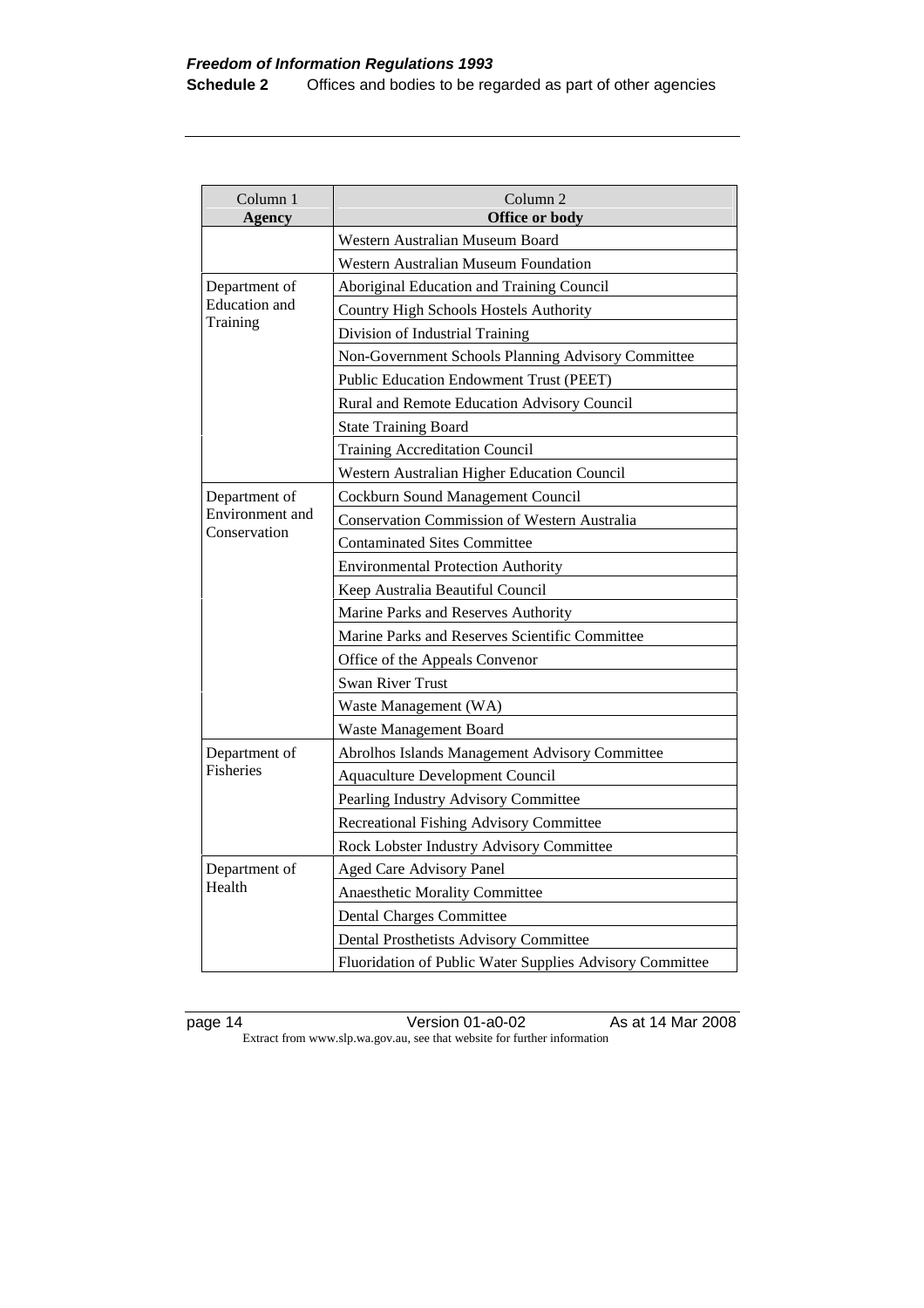| Column 1<br><b>Agency</b>   | Column <sub>2</sub><br>Office or body                       |
|-----------------------------|-------------------------------------------------------------|
|                             | Food Advisory Committee                                     |
|                             | Local Health Authorities Analytical Committee               |
|                             | <b>Maternal Mortality Committee</b>                         |
|                             | Perinatal and Infant Mortality Committee                    |
|                             | Pesticides Advisory Committee                               |
|                             | Western Australian Reproductive Technology Foundation       |
| Department of               | Aboriginal Housing and Infrastructure Council               |
| Housing and                 | Architects Board of Western Australia                       |
| Works                       | <b>Building and Construction Advisory Council</b>           |
|                             | <b>Building Regulations Advisory Committee</b>              |
|                             | <b>Country Housing Authority</b>                            |
|                             | <b>Keystart Board of Directors</b>                          |
|                             | Municipal Building Surveyors Qualifications Committee       |
|                             | <b>Public Housing Review Panel</b>                          |
|                             | <b>Regional Appeals Committee</b>                           |
|                             | Western Australian Building Management Authority            |
| Department of               | Aboriginal Cultural Material Committee                      |
| <b>Indigenous Affairs</b>   | <b>Aboriginal Lands Trust</b>                               |
| Department of               | Centre of Excellence State Funding Advisory Committee       |
| Industry and                | Coal Miners Accident Relief Fund Trust                      |
| <b>Resources</b>            | <b>Coal Miners Welfare Board</b>                            |
|                             | Miners Phthisis Board                                       |
|                             | Office of Science, Technology and Innovation                |
|                             | Oil and Gas Industry Advisory Council                       |
|                             | Western Australian Manufacturing Industry Council           |
| Department of               | Caravan Parks and Camping Grounds Advisory Committee        |
| Local Government            | Control of Vehicles (Off-road Areas) Act Advisory Committee |
| and Regional<br>Development | Local Government Advisory Board                             |
|                             | <b>Regional Development Council</b>                         |
|                             | Rural, Remote and Regional Women's Network                  |
|                             | <b>WA Local Government Grants Commission</b>                |
|                             | WA Telecentre Advisory Board                                |

As at 14 Mar 2008 Version 01-a0-02 page 15 Extract from www.slp.wa.gov.au, see that website for further information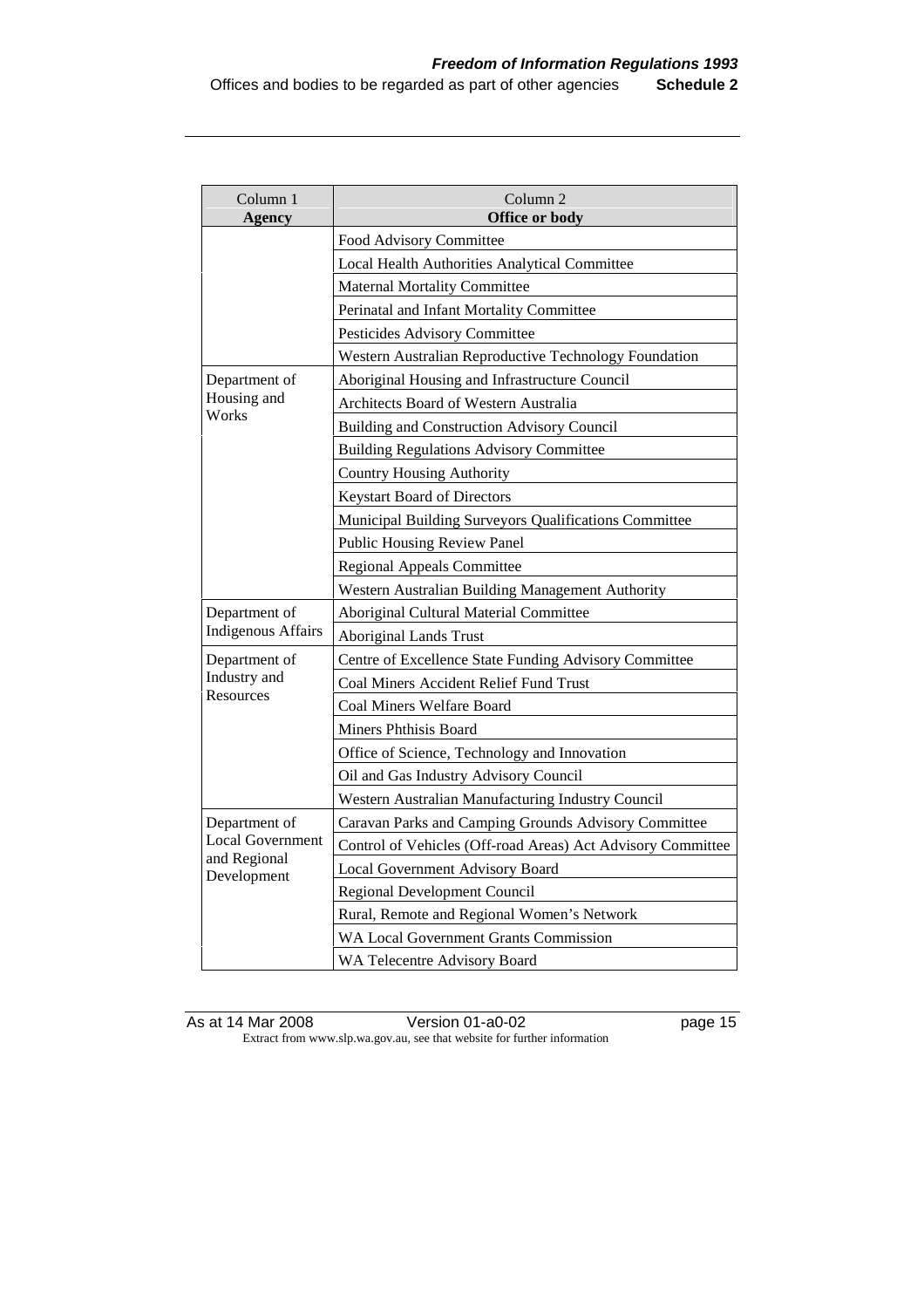| Column 1<br>Agency                  | Column <sub>2</sub><br>Office or body                                                    |  |  |
|-------------------------------------|------------------------------------------------------------------------------------------|--|--|
|                                     | Western Australian Local Government Grants Commission                                    |  |  |
| Department of                       | Gaming and Wagering Commission of Western Australia                                      |  |  |
| Racing, Gaming                      | <b>Gaming Community Trust</b>                                                            |  |  |
| and Liquor                          | Problem Gambling Support Services Committee                                              |  |  |
|                                     | Racing Penalties Appeal Tribunal                                                         |  |  |
| Department of<br>Sport & Recreation | Premier's Physical Activity Taskforce                                                    |  |  |
| Department of the                   | <b>Appeals Costs Board</b>                                                               |  |  |
| <b>Attorney General</b>             | Chief Assessor and Assessors under the Criminal Injuries<br><b>Compensation Act 1985</b> |  |  |
|                                     | Children's Court of Western Australia                                                    |  |  |
|                                     | Coroner's Court of Western Australia                                                     |  |  |
|                                     | Family Court of Western Australia                                                        |  |  |
|                                     | Gender Reassignment Board                                                                |  |  |
|                                     | Law Reporting Advisory Board                                                             |  |  |
|                                     | <b>Magistrates Court</b>                                                                 |  |  |
|                                     | Mentally Impaired Accused Review Board                                                   |  |  |
|                                     | Professional Standards Council                                                           |  |  |
|                                     | Supreme Court of Western Australia                                                       |  |  |
|                                     | The District Court of Western Australia                                                  |  |  |
| Department of the                   | <b>Completed Royal Commissions</b>                                                       |  |  |
| Premier and                         | <b>Constitutional Centre</b>                                                             |  |  |
| Cabinet                             | Constitutional Centre of Western Australia Advisory Board                                |  |  |
|                                     | European, North Asia and Middle East Offices                                             |  |  |
|                                     | Office of e-Government                                                                   |  |  |
|                                     | Office of Road Safety                                                                    |  |  |
|                                     | Office of the Premier                                                                    |  |  |
|                                     | <b>State Law Publisher</b>                                                               |  |  |
| Department of                       | <b>Anzac Day Trust</b>                                                                   |  |  |
| Treasury and<br>Finance             | Office of Shared Services                                                                |  |  |
| Department of                       | Avon Waterways Committee                                                                 |  |  |
| Water                               | <b>Broome Groundwater Advisory Committee</b>                                             |  |  |

page 16 Version 01-a0-02 As at 14 Mar 2008 Extract from www.slp.wa.gov.au, see that website for further information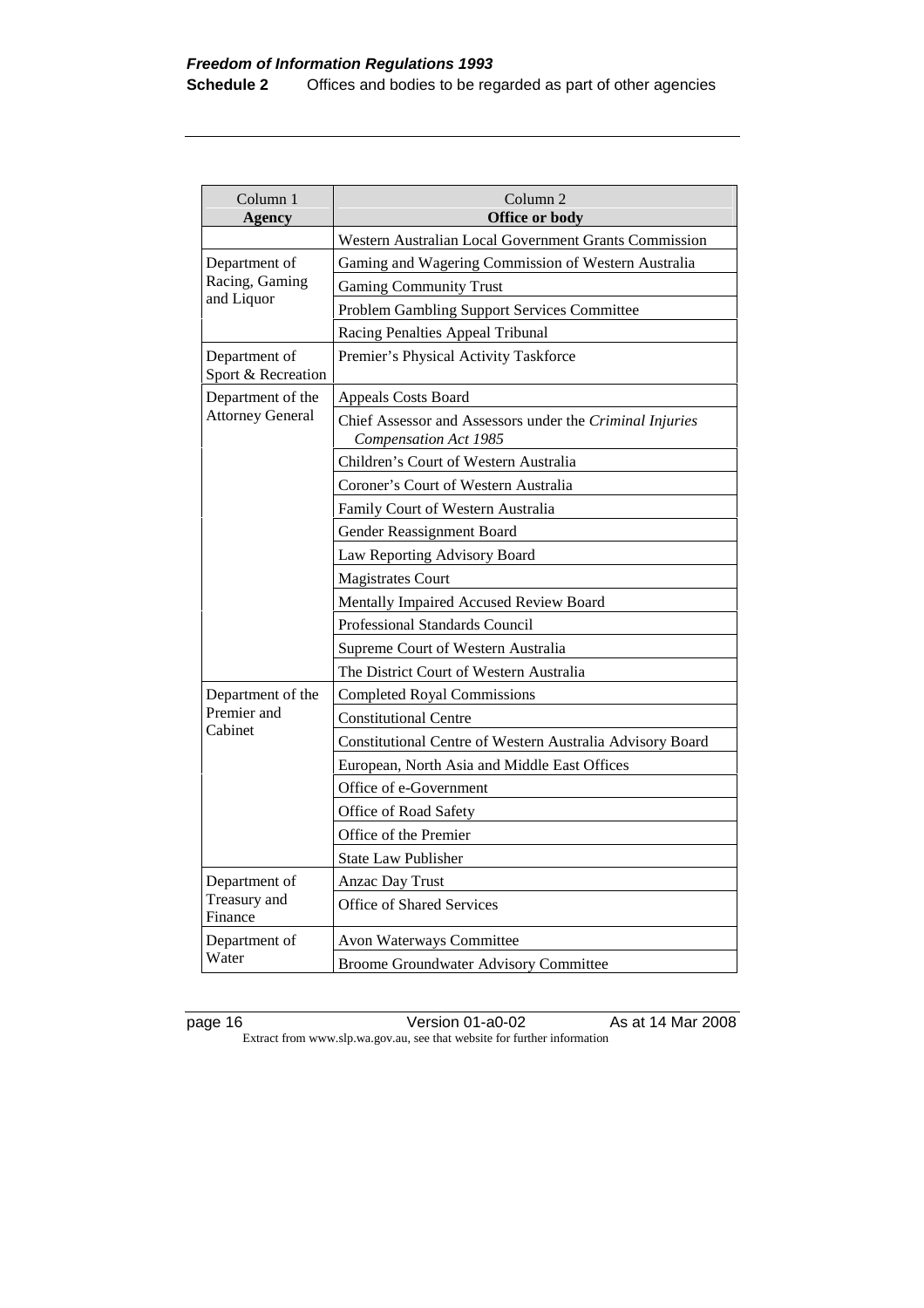| Column 1<br><b>Agency</b>                | Column 2<br>Office or body                                                                              |  |  |  |
|------------------------------------------|---------------------------------------------------------------------------------------------------------|--|--|--|
|                                          | Canning - Wungong - Southern River Irrigation Advisory<br>Committee                                     |  |  |  |
|                                          | Carnarvon Water Allocation Advisory Committee                                                           |  |  |  |
|                                          | Cockburn Sound Management Council                                                                       |  |  |  |
|                                          | <b>Collie Salinity Catchment Recovery Committee</b>                                                     |  |  |  |
|                                          | <b>Engineering Evaluation Initiative Steering Committee</b>                                             |  |  |  |
|                                          | Flood Warning Consultative Committee                                                                    |  |  |  |
|                                          | Flood Warning Operations Group                                                                          |  |  |  |
|                                          | Geographe Bay Catchment Council (GeoCatch)                                                              |  |  |  |
|                                          | Gingin Water Resources Advisory Committee                                                               |  |  |  |
|                                          | <b>Gnangara Coordinating Committee</b>                                                                  |  |  |  |
|                                          | Kent Recovery Committee                                                                                 |  |  |  |
|                                          | Leschenault Catchment Council                                                                           |  |  |  |
|                                          | Peel Inlet Management Council                                                                           |  |  |  |
|                                          | Premier's Water Foundation                                                                              |  |  |  |
|                                          | South West Coastal Groundwater Advisory Committee                                                       |  |  |  |
|                                          | South West Water Forum                                                                                  |  |  |  |
|                                          | Swan Groundwater Advisory Committee                                                                     |  |  |  |
|                                          | Wanneroo Groundwater Advisory Committee                                                                 |  |  |  |
|                                          | Warren Salinity Catchment Recovery Team                                                                 |  |  |  |
|                                          | Warren Water Management Area Advisory Committee                                                         |  |  |  |
|                                          | <b>Water Resource Allocation Committee</b>                                                              |  |  |  |
|                                          | Whicher Water Resource Management Group                                                                 |  |  |  |
| <b>Disability Services</b><br>Commission | <b>Advisory Council for Disability Services</b>                                                         |  |  |  |
| Minister for the<br>Environment          | Appeals Convenor for the Environmental Protection Act 1986                                              |  |  |  |
| Office of Energy                         | Aboriginal and Remote Communities Power Supply Steering<br>Committee                                    |  |  |  |
|                                          | Advisory Committee for Wind-up of the Perth International<br>Centre for the Application of Solar Energy |  |  |  |
|                                          | Ministerial Advisory Committee on Electricity Supply                                                    |  |  |  |
|                                          | Perth International Centre for Application of Solar Energy                                              |  |  |  |

As at 14 Mar 2008 Version 01-a0-02 page 17 Extract from www.slp.wa.gov.au, see that website for further information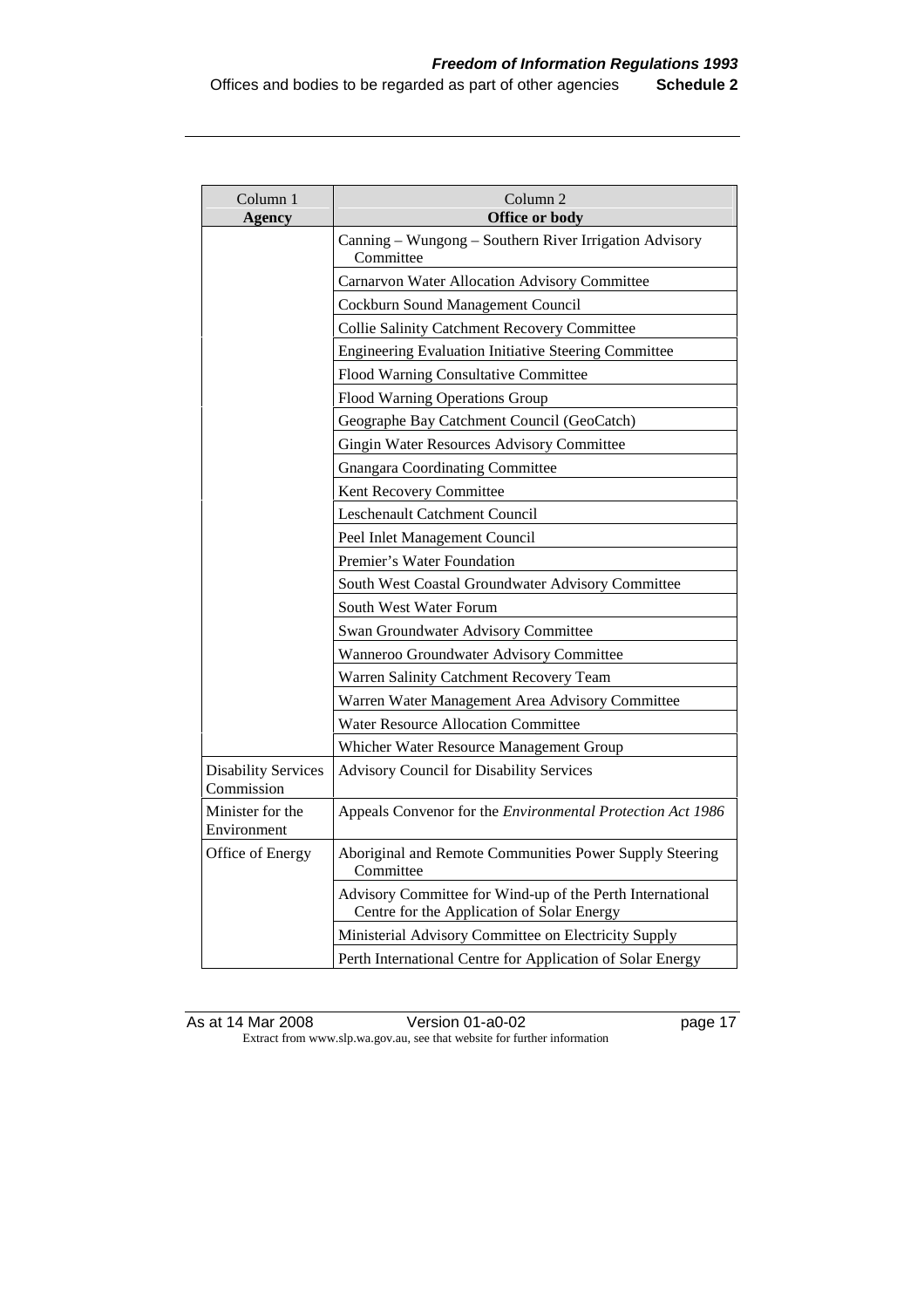| Column 1<br><b>Agency</b>                                                | Column 2<br>Office or body                                                                |  |  |  |
|--------------------------------------------------------------------------|-------------------------------------------------------------------------------------------|--|--|--|
|                                                                          | <b>State Underground Power Steering Committee</b>                                         |  |  |  |
| <b>Public Transport</b><br>Authority of<br>Western Australia             | Railway Appeal Board                                                                      |  |  |  |
| Western Australia<br><b>Industrial Relations</b>                         | Board of Reference (Construction Industry Portable Paid<br>Long Service Leave Act 1985)   |  |  |  |
| Commission                                                               | Board of Reference (Industrial Relations Act 1979)                                        |  |  |  |
|                                                                          | Board of Reference (Long Service Leave Act 1958)                                          |  |  |  |
|                                                                          | Department of the Registrar, Western Australian Industrial<br><b>Relations Commission</b> |  |  |  |
|                                                                          | <b>Industrial Magistrates Court</b>                                                       |  |  |  |
|                                                                          | Occupational Safety and Health Tribunal                                                   |  |  |  |
|                                                                          | Public Service Appeal Board                                                               |  |  |  |
|                                                                          | <b>Public Service Arbitrator</b>                                                          |  |  |  |
|                                                                          | Railways Classification Board                                                             |  |  |  |
|                                                                          | Special Board of Reference (Long Service Leave Standard<br>Provisions)                    |  |  |  |
|                                                                          | WA Industrial Appeal Court                                                                |  |  |  |
| Western Australia                                                        | Community Safety and Crime Prevention Council                                             |  |  |  |
| Police                                                                   | Police Appeal Board                                                                       |  |  |  |
|                                                                          | Western Australian Police Historical Society                                              |  |  |  |
| Western Australian<br><b>Land Information</b><br>Authority<br>(Landgate) | Geographic Names Committee                                                                |  |  |  |
|                                                                          | Land Board                                                                                |  |  |  |
|                                                                          | Land Surveyors Development Board                                                          |  |  |  |
|                                                                          | Land Surveyors Licensing Board                                                            |  |  |  |
|                                                                          | <b>Pastoral Board</b>                                                                     |  |  |  |
|                                                                          | Valuer General's Office                                                                   |  |  |  |
| WorkCover<br>Western Australia<br>Authority<br>(Workcover WA)            | <b>Dispute Resolution Directorate</b>                                                     |  |  |  |

 *[Schedule 2 inserted in Gazette 28 Dec 2007 p. 6415-23.]* 

page 18 **Version 01-a0-02** As at 14 Mar 2008 Extract from www.slp.wa.gov.au, see that website for further information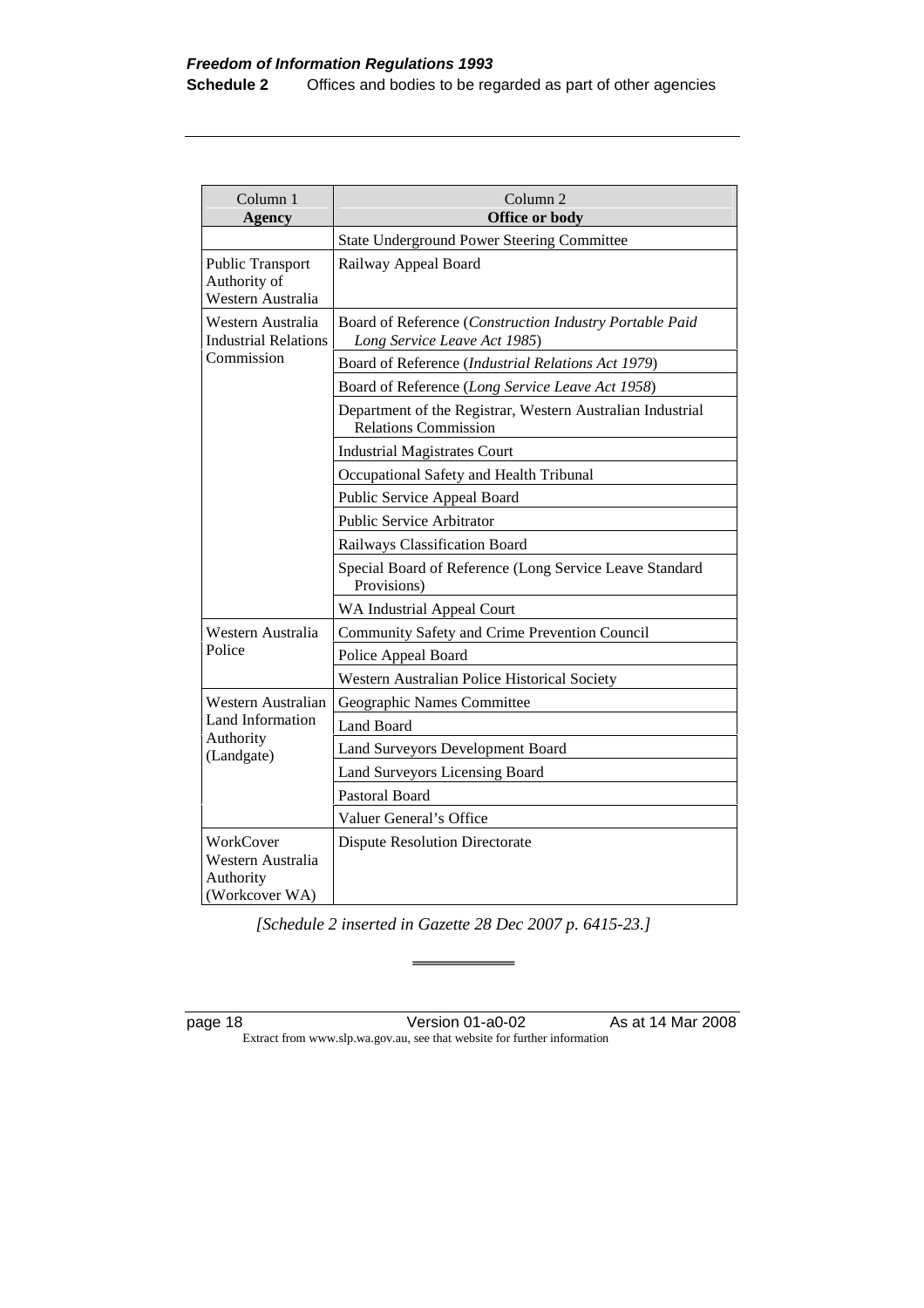#### **Notes**

 This reprint is a compilation as at 14 March 2008 of the *Freedom of Information Regulations 1993* and includes the amendments made by the other written laws referred to in the following table. The table also contains information about any reprint.

1

| <b>Compilation table</b> |  |
|--------------------------|--|
|                          |  |

| <b>Citation</b>                                             | <b>Gazettal</b>           | Commencement                                                    |
|-------------------------------------------------------------|---------------------------|-----------------------------------------------------------------|
| Freedom of Information<br>Regulations 1993                  | 22 Oct 1993<br>p. 5800-2  | 1 Nov 1993 (see r. 2 and <i>Gazette</i><br>29 Oct 1993 p. 5881) |
| Freedom of Information Amendment<br>Regulations 1993        | 12 Nov 1993<br>p. 6202    | 12 Nov 1993                                                     |
| Freedom of Information Amendment<br>Regulations 1994        | 30 Sep 1994<br>p. 4982-94 | 30 Sep 1994                                                     |
| Freedom of Information Amendment<br>Regulations 1996        | 27 Sep 1996<br>p. 4790-1  | 27 Sep 1996                                                     |
| <b>Freedom of Information Amendment</b><br>Regulations 1997 | 2 Sep 1997<br>p. 4976-7   | 2 Sep 1997                                                      |
| Freedom of Information Amendment<br>Regulations 2006        | 22 Dec 2006<br>p. 5805-6  | 1 Jan 2007 (see r. 2 and <i>Gazette</i><br>8 Dec 2006 p. 5369)  |
| <b>Freedom of Information Amendment</b><br>Regulations 2007 | 28 Dec 2007<br>p. 6414-23 | 28 Dec 2007 (see r. 2)                                          |
|                                                             |                           |                                                                 |

**Reprint 1: The** *Freedom of Information Regulations 1993* **as at 14 Mar 2008** (includes amendments listed above)

As at 14 Mar 2008 Version 01-a0-02 page 19 Extract from www.slp.wa.gov.au, see that website for further information